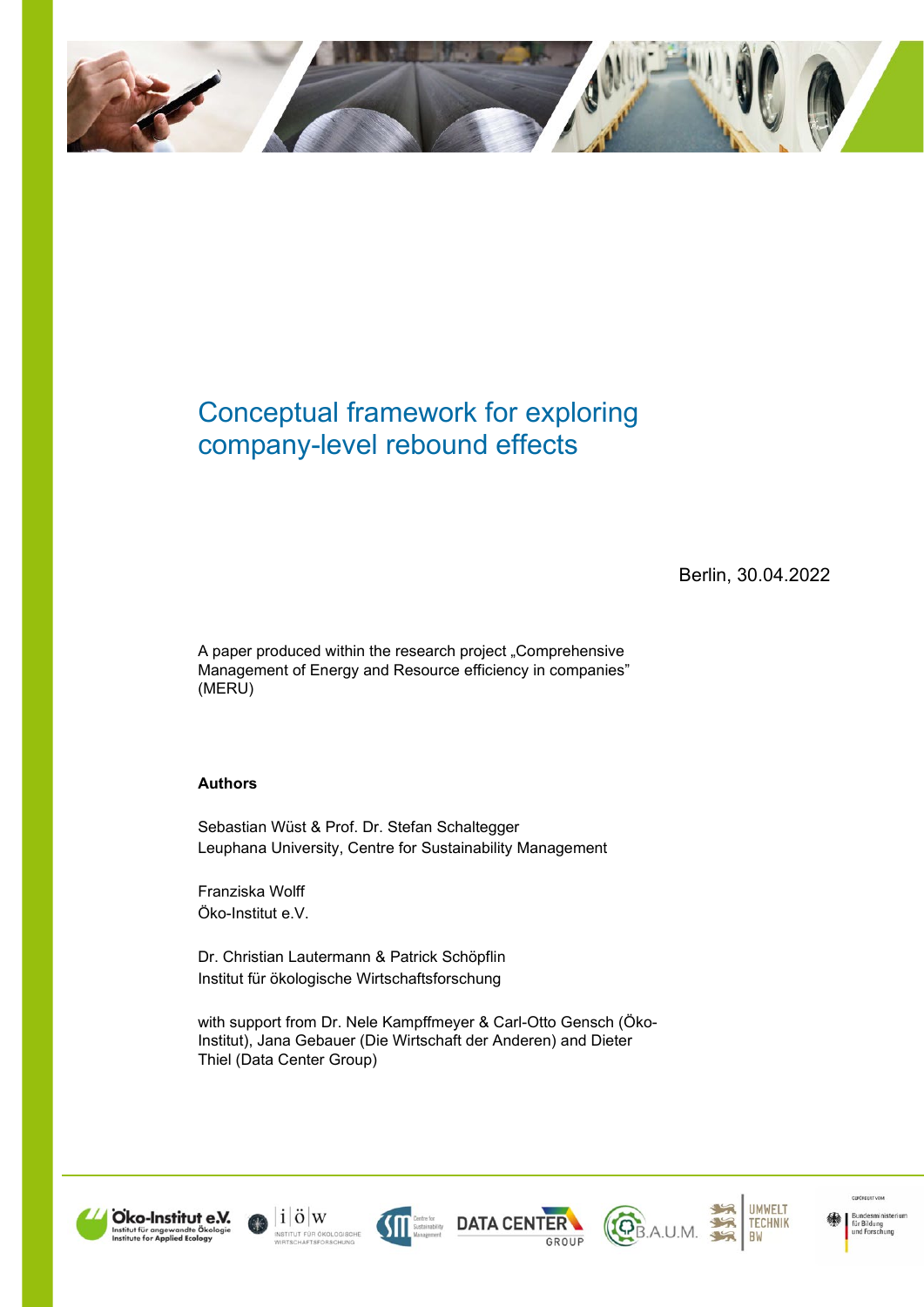The project "Comprehensive Management of Energy and Resource Efficiency in Companies" ("Ganzheitliches Management von Energieund Ressourceneffizienz in Unternehmen", MERU) is funded by the German Federal Ministry of Education and Research (BMBF).

Core partners of the project include the Öko-Institut, Institut für ökologische Wirtschaftspolitik (IÖW), Leuphana University (Centre for Sustainability Management), Data Center Group (DCG) and B.A.U.M. e.V.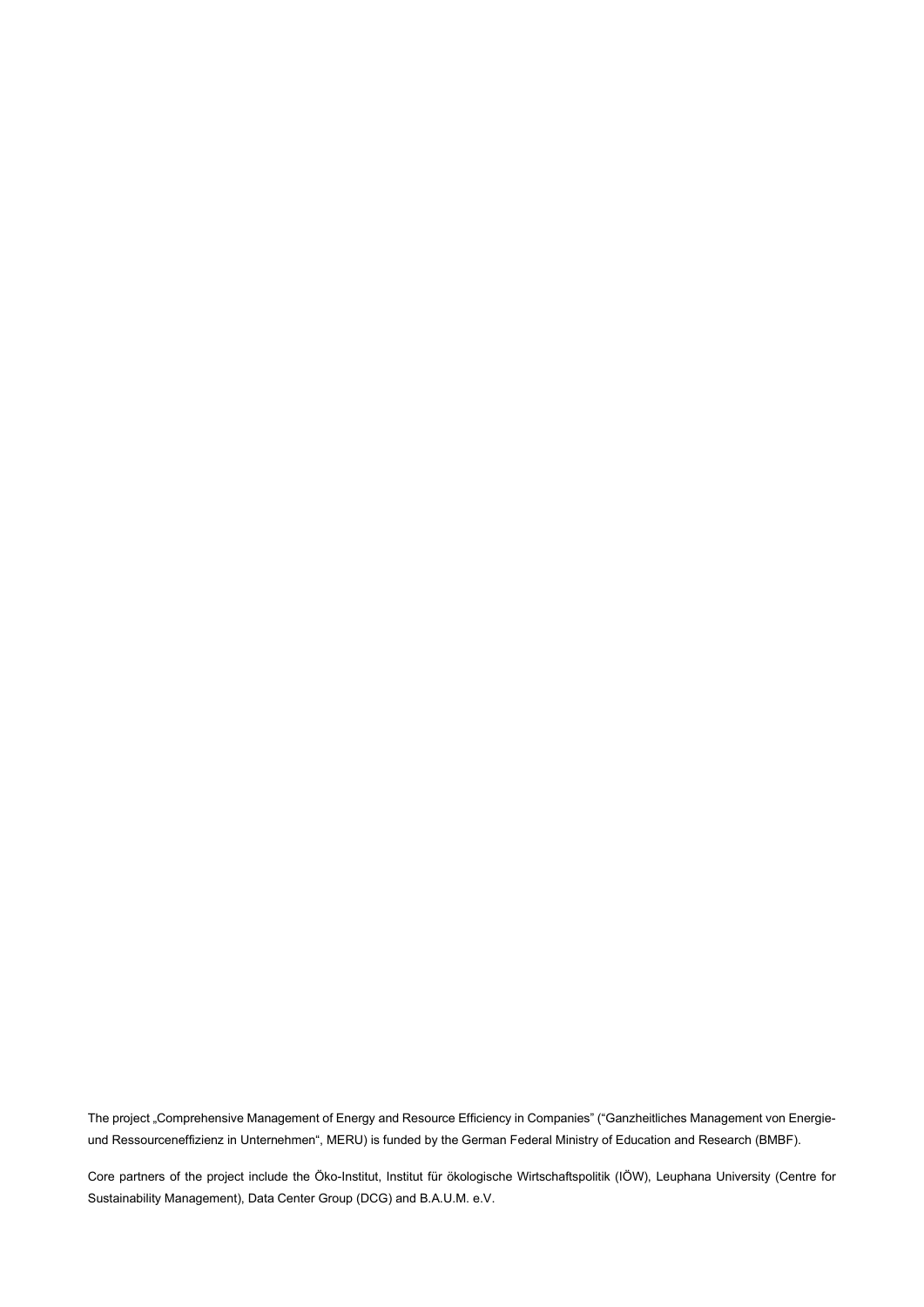# **Contents**

| <b>Figures</b> |                                                                                                                              | 4              |  |  |
|----------------|------------------------------------------------------------------------------------------------------------------------------|----------------|--|--|
| <b>Tables</b>  |                                                                                                                              | 4              |  |  |
| 1.             | <b>Introduction</b>                                                                                                          | 5              |  |  |
| 2.             | <b>State of research on rebound effects</b>                                                                                  | $\overline{7}$ |  |  |
| 2.1.           | <b>Existing typologies of rebound effects</b>                                                                                | 8              |  |  |
| 2.2.           | <b>Existing explanations of the rebound effect</b>                                                                           | 10             |  |  |
| 2.3.           | Findings on the size of the rebound effect                                                                                   | 11             |  |  |
| 2.4.           | <b>Conclusion</b>                                                                                                            | 14             |  |  |
| 3.             | The MERU concept: delimitation, typology and explanation of<br>company-related rebound effects                               | 15             |  |  |
| 3.1.           | Rebound effects as specific impact deficits of efficiency measures                                                           | 15             |  |  |
| 3.2.           | The emergence of rebound effects as a process                                                                                | 16             |  |  |
| 3.2.1.         | Understanding efficiency as a frame of reference for the rebound effect                                                      | 17             |  |  |
| 3.2.2.         | Efficiency measures and their rebound-relevant properties                                                                    | 18             |  |  |
| 3.3.           | Typology of company-related rebound effects                                                                                  | 20             |  |  |
| 3.3.1.         | Output effects through expansion of sales                                                                                    | 22             |  |  |
| 3.3.2.         | Factor substitution effects through changes in production processes                                                          | 23             |  |  |
| 3.3.3.         | Re-utilization effects through process improvements                                                                          | 23             |  |  |
| 3.3.4.         | Re-design effects through performance enhancement of products and<br>services                                                | 24             |  |  |
| 3.3.5.         | Re-spending effects from additional resource consumption due to short- to<br>medium-term spending                            | 24             |  |  |
| 3.3.6.         | Re-investment effects from additional resource consumption due to cumulative<br>re-invested financial efficiency gains<br>24 |                |  |  |
| 3.3.7.         | "Frontier" effects through the development of completely new products and<br>services                                        | 24             |  |  |
| 3.4.           | Rebound map: location of rebound effects in the value chain                                                                  | 25             |  |  |
| 3.5.           | Possible causes of rebound effects                                                                                           | 27             |  |  |
| 4.             | <b>Conclusion</b>                                                                                                            | 28             |  |  |
| 5.             | <b>Literature</b>                                                                                                            | 31             |  |  |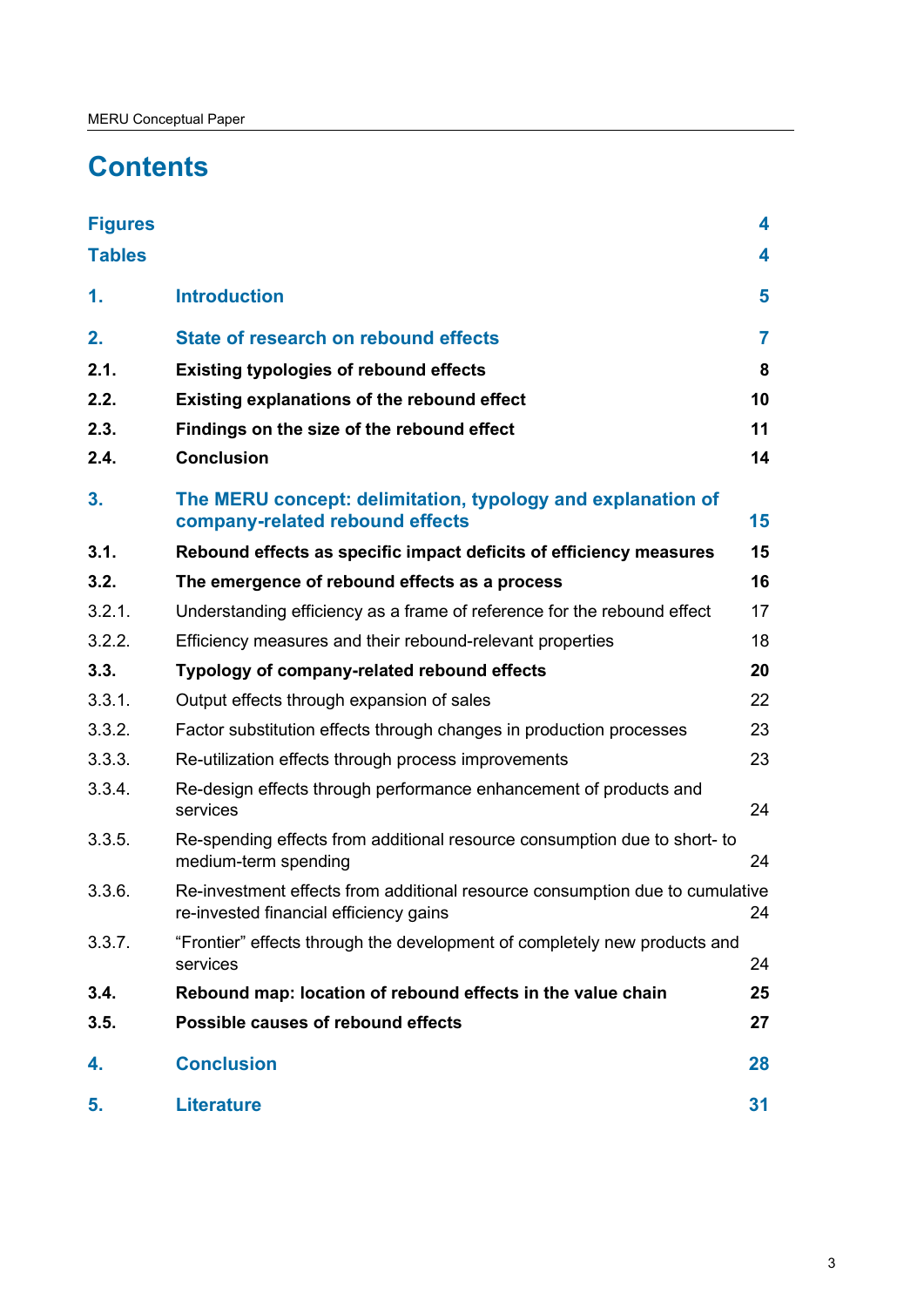# <span id="page-3-0"></span>**Figures**

| Figure 1: Schematic presentation of the rebound effect            |    |  |
|-------------------------------------------------------------------|----|--|
| Figure 2: Emergence of rebound effects as a process – basic logic | 16 |  |
| Figure 3: Emergence of rebound effects as a process               | 22 |  |
| Figure 4: A map of rebound effects                                |    |  |
| Figure 5: Reinforcement effect                                    | 30 |  |

# <span id="page-3-1"></span>**Tables**

| Table 1: Empirical findings on the size of rebound effects in different industries, countries |    |
|-----------------------------------------------------------------------------------------------|----|
| and time periods                                                                              | 12 |
| Table 2: Rebound-relevant characteristics of efficiency measures                              | 19 |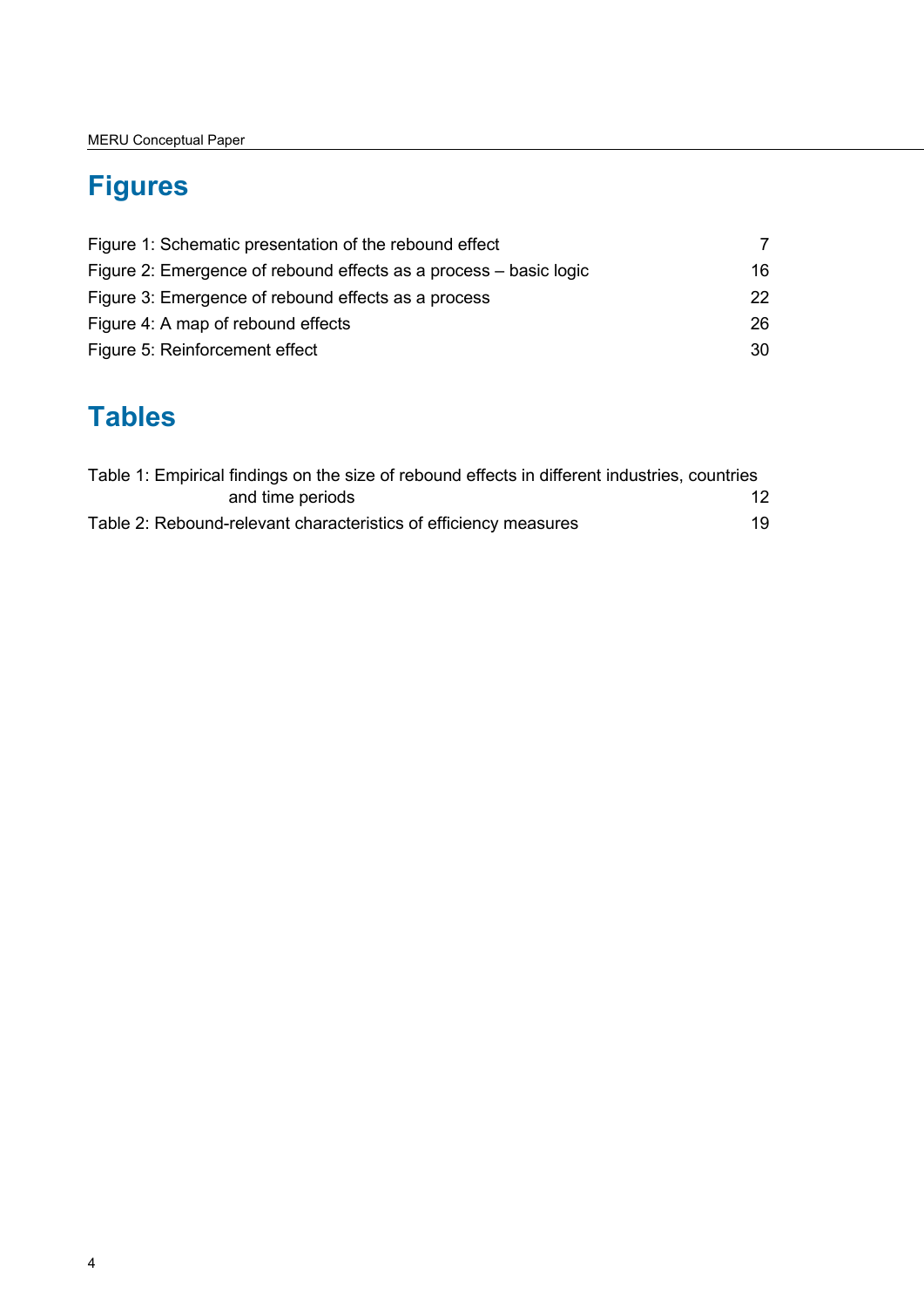## <span id="page-4-0"></span>**1. Introduction**

Production and consumption are associated with energy and material use and place an unprecedented burden on the functioning of ecosystems that are fundamental to humanity (Rockström et al. 2009; Steffens et al. 2015). Therefore, an absolute reduction of energy and material consumption (in short: resource consumption) is necessary. Until now, the slogan has been: Increase resource efficiency in production and consumption. Increasing the resource efficiency of products and services in all phases of their life cycle should reduce the absolute consumption of resources and the associated environmental impact. After years of implementation, substantial resource efficiency improvements can be observed in numerous areas; this applies to both the manufacturing of products and their use. So far, however, these efficiency improvements have not been sufficient to reduce resource consumption to the extent necessary for sustainable development (UBA 2021; Destatis 2021). The academic literature has identified the rebound effect as one of the reasons why higher resource efficiency is not accompanied by an equal reduction in resource consumption.

Rebound effects occur when successful efficiency improvements lead to changes in behavior that (partially) offset the expected savings. As a result, the environmental benefits are lower than expected on the basis of the efficiency increase and theoretically possible (Hertwich 2005; Sorrell 2009). Rebound and similar effects can therefore also be seen as impact deficits of resource efficiency measures. Rebound effects arise, among other things, because increases in energy or material efficiency in companies increase the productivity of companies, which allows expansion of production and sales (Saunders 1992; Santarius 2015; 2016). In addition, the (often) price-reducing effect of resource efficiency improvements can stimulate additional consumption, which in turn can trigger higher-than-expected resource use in firms and households (Khazzoom 1978; Sorrell 2007; Jenkins et al. 2011).

In the following, we shed light on the phenomenon of the rebound effect at the company level. So far, rebound effects have mainly been studied using economic methods on the consumption side (Sorrell 2007; Santarius 2015). Investigations on the production side have mostly been done at a higher aggregate meso or macro level of industries, sectors, or the economy as a whole (e.g., Lange et al. 2021; Lutz et al. 2021; Font Vivanco et al. 2014; Chakravarty et al. 2013; Van den Bergh 2011; Antal & van den Bergh 2014). In contrast, we conceptualize rebound effects at the firm level in this paper. Our research questions are thus exploratory in nature and are:

- Which types of company-related rebound effects can be distinguished?
- In the context of which processes do company-related rebound effects arise?
- Why (through which drivers) do company-related rebound effects arise?

We assume that the emergence of rebound effects is directly related to decisions and activities during or after the successful implementation of efficiency measures. A better understanding of the role of these decisions and activities seems necessary to understand the rebound effect, defined as the difference between theoretically possible and actual savings through efficiency improvements.

In **Chapter 2**, after a brief description and definition of the rebound effect, we prepare the central findings of the existing scientific literature on company-related rebound effects. Different typologies of rebound effects in the research literature are presented.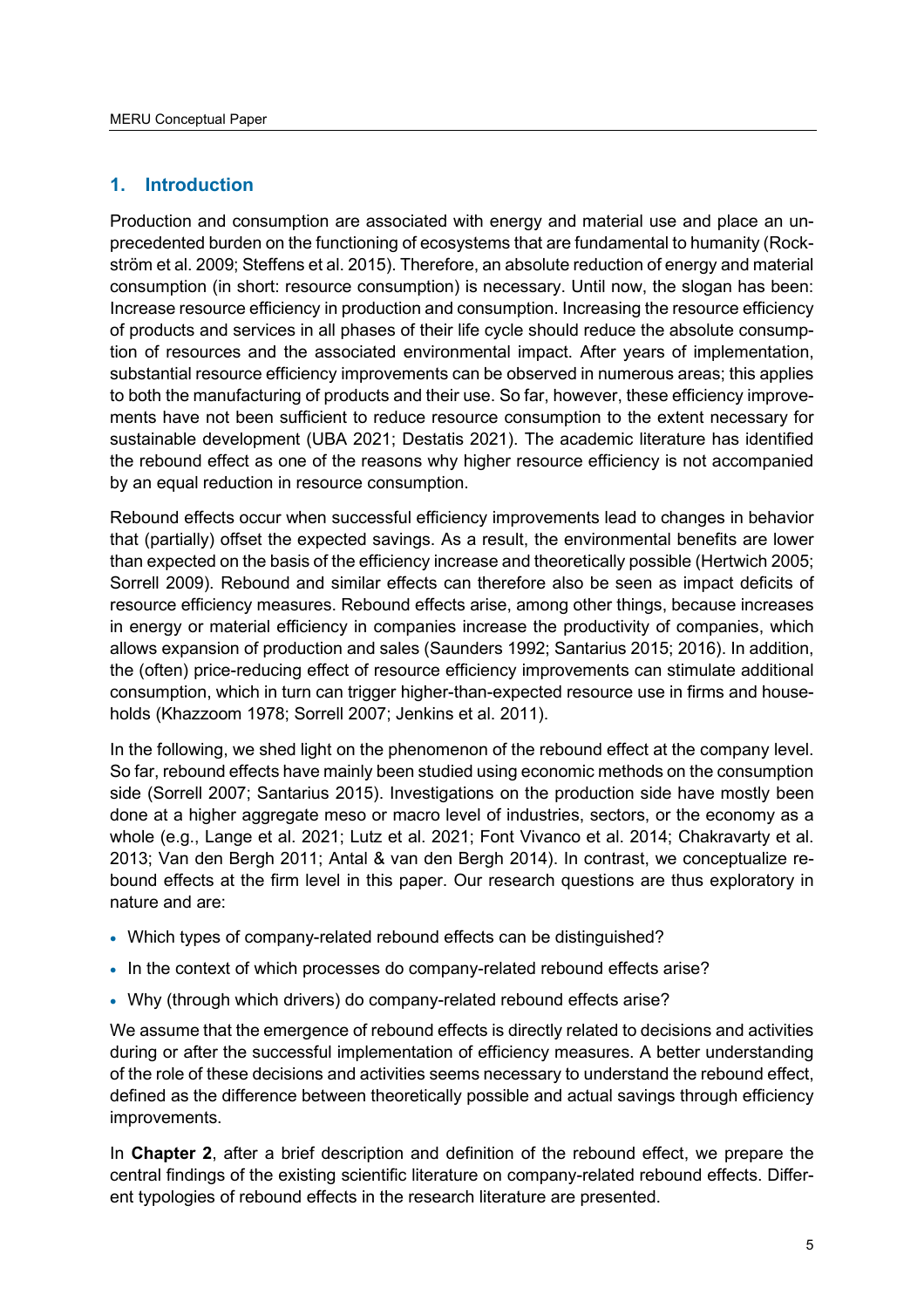#### MERU Conceptual Paper

**Chapter 3** provides an overview of the concept developed in the research project "Comprehensive Management of Energy and Resource Efficiency in Enterprises" (MERU) to describe and explain enterprise-related rebound effects. First, rebound effects are distinguished from other implementation and impact deficits of efficiency strategies in order to better understand the counterintuitive impact of efficiency improvements on absolute resource consumption. Subsequently, the basic understanding of the emergence of company-related rebound effects as a process in the course of and after a successfully implemented efficiency increase is presented. Rebound effects are conceptualized with the help of a schematic chain of effects between a successful efficiency increase, the subsequent behavioral changes (i.e. decisions and activities in the company) and their consequences for energy and material resource consumption.

We identify specific characteristics of efficiency measures as the starting point for the emergence of rebound effects. We describe the financial, ecological and technological advantages pursued with an increase in efficiency as triggers of possible rebound effects. Finally, we summarize the considerations in a detailed process model. Starting from an efficiency increase, it leads via behavioral changes in the company to a typology of company-related rebound effects.

Rebound effects are the result of different rebound mechanisms (cf. Lange et al 2021), which can explain the ecological impact deficits of efficiency improvements. The developed rebound process model and the associated rebound typology thus provide a comprehensive conceptual framework for rebound effects at the company level. With the help of this conceptualization, it is possible to outline how and why absolute resource consumption in the wake of efficiency improvements can turn out to be higher than what would be assumed on the basis of an isolated consideration of the efficiency improvement alone. With the help of this understanding, it is also possible to identify possible courses of action for reducing the impact deficits at the company level.

**Chapter 4** draws conclusions. Despite rebound effects, corporate efficiency efforts make sense and are necessary to reduce the ecological problem pressure. However, it is important that companies and policymakers become more aware that efficiency measures often do not generate the savings that are theoretically possible. In companies, targeted efforts at the strategic and operational levels, as well as the involvement of employees, can help not only to reduce the impact deficits of efficiency measures, but also to positively reinforce efficiency measures (reinforcement effect).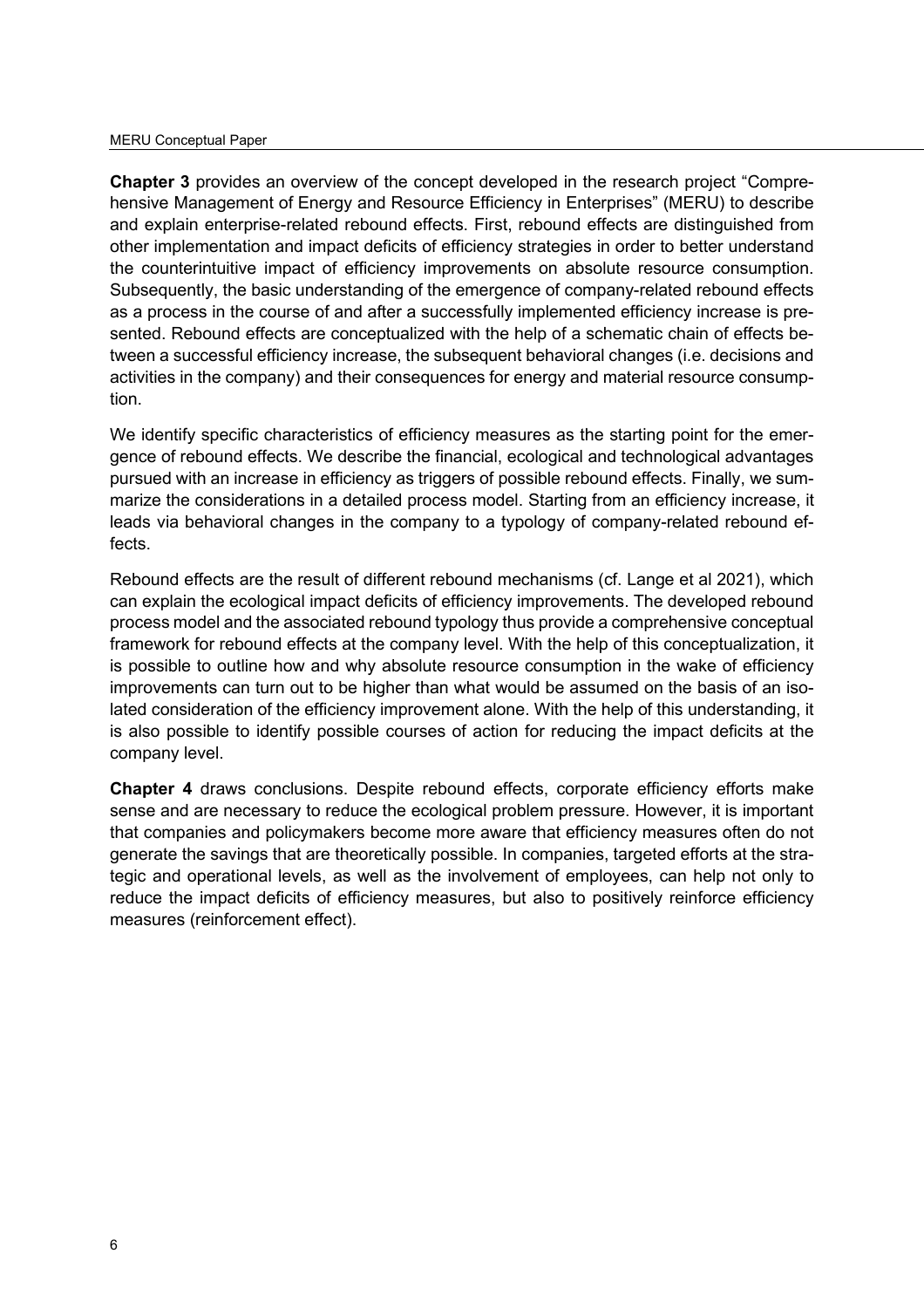# <span id="page-6-0"></span>**2. State of research on rebound effects**

**Rebound effects** can **occur during or after the successful implementation of efficiency measures** as a result of behavioral adaptations. They reduce the hypothetically possible expected reduction in absolute resource consumption through the increase in efficiency. If measures to increase energy or material efficiency should (also) reduce ecological impact, rebound effects form a specific form of **impact deficit** of these efficiency measures. These **behavioral changes** can partially or completely cancel out the reduction of energy/resource consumption and the accompanying environmental impact of the efficiency measure and, in extreme cases, lead to additional burdens (cf. Hertwich 2005). Behavioral changes refer both to unconscious or non-reflective reactions to efficiency improvements, and to conscious, wellconsidered decisions and activities with which the advantages of efficiency improvements in production and consumption are exploited.

The basic mechanism of the rebound effect was described early on in the 1860s by William Stanley Jevons in connection with efficiency improvements in coal combustion in steam engines (Jevons 1865): Counterintuitively, James Watt's substantial increase in the efficiency of the steam engine – a six-fold increase in the energy yield from the same amount of coal compared to the processes previously used in steam engines – had not led to savings in the overall consumption of coal. Rather, it significantly favoured the use of coal as an energy resource and, over time, led to more and more applications of the steam engine in various industries. As a result, a larger absolute amount of coal was consumed after the coal-saving efficiency increase than before (this is called the **"Jevons' Paradox"**, named after the first observer of the effect). This initial example also forms a special case of the rebound effect, the so-called **"backfire effect"** (see figure 1, right side). In this case, the increase in efficiency is followed by an absolute increase in the consumption of resources.



## <span id="page-6-1"></span>**Figure 1: Schematic presentation of the rebound effect**

Source: own figure.

The counterintuitive and sometimes counterproductive effect of some efficiency improvements has thus been known for a long time. However, the phenomenon was only revisited in the late **1970s** and studied in the context of **household energy use** (Khazzoom 1980). Later, it was identified as a potential problem for the effective reduction of greenhouse gas emissions, provided that these are based on energy efficiency measures only (Brookes 1990). The concept of the rebound effect has mostly been related to energy consumption (i.e., electric power or fuel). It has only rarely been applied to the consumption of other resources or materials (Berbel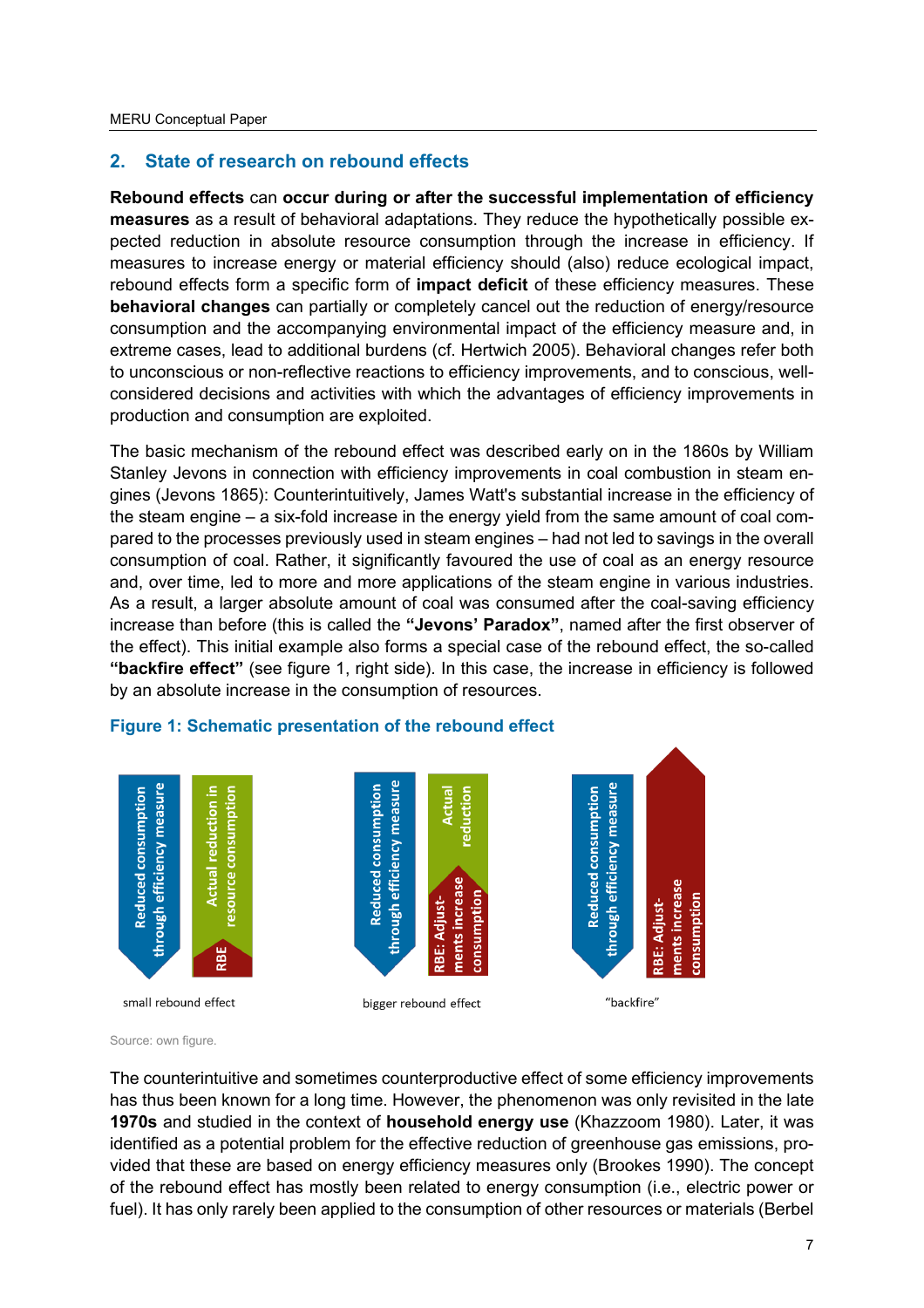et al. 2015, 2018; Meyer et al. 2007; Meyer et al. 2012; Pfaff & Sartorius 2015; Schmidt et al. 2019; Chen 2021).

Also in recent years, the rebound effect has mainly been researched on the **consumption side** with regard to the use of more (energy) efficient products by households (Greening et al. 2000; Sorrell 2007; Jenkins et al. 2011; Santarius 2015). Companies are only indirectly considered here through the development and provision of these products. The problem of rebound effects has thus been located primarily in consumption among households, although its historical roots are on the **production side**. Jevons also originally argued for a much greater relevance of the effect on the production side due to the level of consumption and existing incentives to expand the use of resources (Jevons [1865]; 2001: 99).

The **extent of the rebound effect** is usually expressed as a percentage value describing the ratio between theoretically possible savings expected on the basis of the efficiency improvement (without behavioral changes) and actual savings. For example, a rebound effect of 30 % means that 70 % of the savings are realized and the remaining 30 % are eaten up by changes and adjustments in behavior. In the extreme case of the "back-fire" effect already mentioned and visualized in Figure 1 above, resource consumption after an efficiency increase is counterintuitively higher than before and thus constitutes a rebound effect of more than 100 % (cf. Sorrell 2007; 2009). From an ecological perspective, these types of efficiency measures are counter-productive, since after the successful efficiency increase, higher resource consumption occurs than before the efficiency increase.

However, the occurrence of rebound effects by no means renders efficiency-enhancing measures for ecological protection superfluous: Except in the (exceptional and extreme) case of a backfire, efficiency measures still result in resource savings despite the occurrence of rebound effects. The backfire effect, however, has hardly been proven so far, although it cannot be ruled out in principle (Sorrell 2009). The existence of rebound effects should therefore not be misunderstood as a reason to regard efficiency efforts as useless. Rather, the question is how efficiency measures can be implemented in companies as ecologically effectively as possible and how they can be integrated into the comprehensive management of energy and material efficiency.

# <span id="page-7-0"></span>**2.1. Existing typologies of rebound effects**

In the context of research, different types of rebound effects are described. So far, a distinction has been made primarily between rebound effects at different levels of analysis (micro, meso, macro), between direct and indirect rebound effects, and between different sources.

With regard to the **level of analysis** – specifically: the economic **micro, (partly meso) and macro levels** – studies of the purchasing and usage behavior of households at the micro level have dominated the literature to date (Santarius 2015). Over time, the study has expanded from industry- and sector-level rebound effects in the context of production to the countervailing effects of higher energy efficiency at the macro level of entire economies (Jenkins et al. 2011; Santarius 2015; Lange et al. 2021). In each case, the expected savings from efficiency improvements are compared to actual resource consumption at the respective levels of analysis. Rebound effects are thus to be understood as multi-level phenomena. Due to the many interactions (amplifications, but also cancellations) between the individual levels, they cannot simply be added up as a total, but should be determined specifically for each level of analysis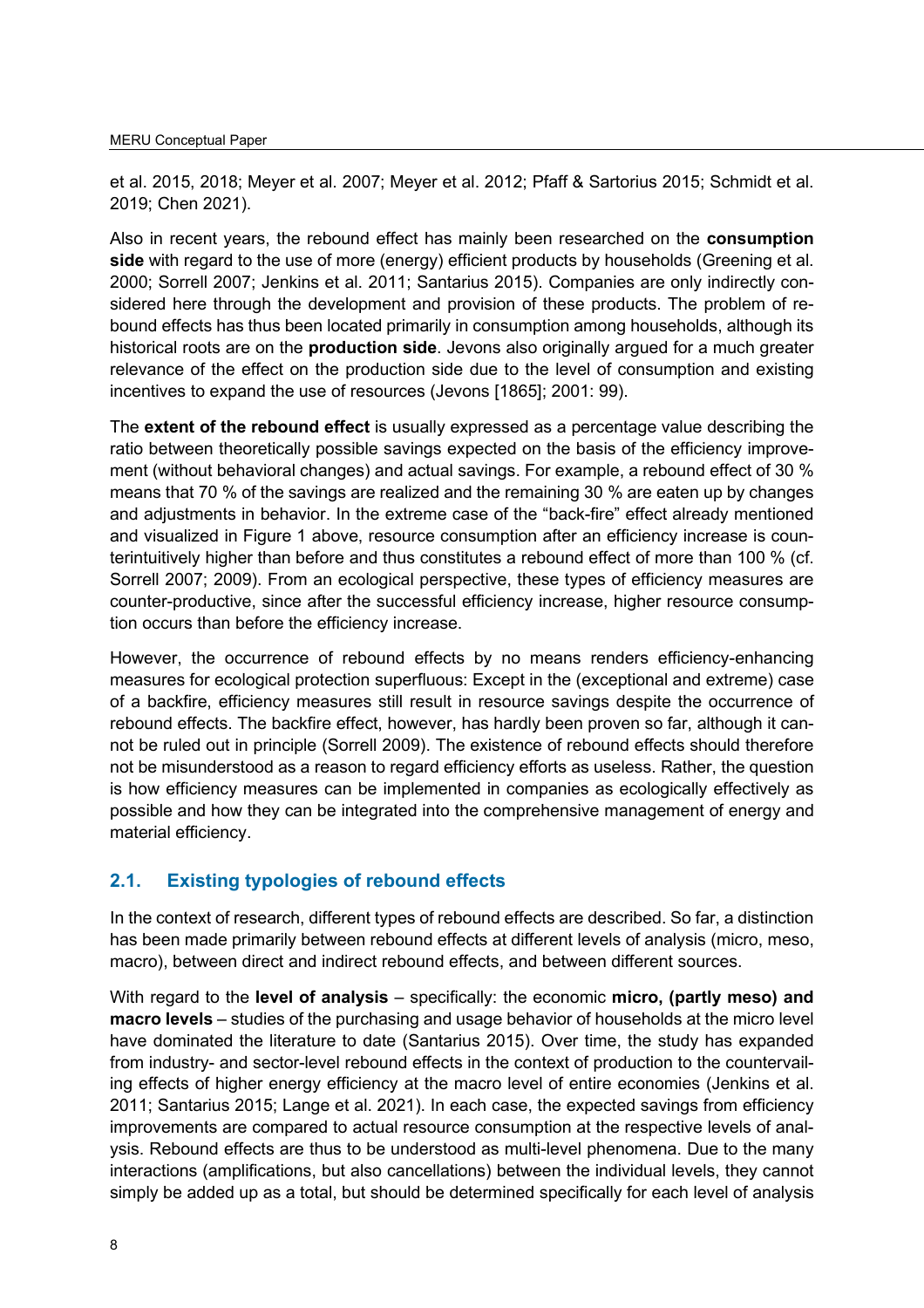(Sorrell 2007; Lange et al. 2021).

In addition to the level of analysis, the scientific literature distinguishes between **direct** and **indirect rebound effects**. The basis of this distinction is the immediateness of the connection between the increase in efficiency and the higher-than-expected resource consumption (characterizing the rebound effect). In the case of direct rebound effects, the higher-than-expected consumption results from the fact that a more efficient process or product is used differently than before. For example, a more efficient car that consumes less fuel can be driven longer distances at the same cost, so that ultimately less or no fuel is saved. The mapping between efficiency gains and impact deficits is comparatively simple here. In the case of indirect effects, the original efficiency improvement is a cause or enabling condition for effects elsewhere, which can only come into play under certain circumstances. This is the case, for example, when financial savings from the fuel-efficient car are not (or not only) used for further journeys or more frequent trips, but are spent on consumption elsewhere, thus triggering further resource consumption. In order to be able to classify an impact deficit as an indirect rebound effect, a causal link must therefore be established between the increase in efficiency and the higher-than-expected resource consumption.

Rebound effects are also frequently categorized according to the **cause** of the impact deficit and thus according to the origin of the higher-than-expected resource consumption. In the area of consumption, these primarily include income and substitution effects. In the case of i**ncome effects**, the increase in efficiency leads to higher disposable income, which is used for more frequent purchases or more intensive use of the same product (or other products or services) and can thus lead to additional resource consumption. In the case of the **substitution effect**, a less efficient product is replaced by one that is more efficient and thus becomes financially affordable to use (for example, the cash savings from an efficient three-liter car may lead someone to stop taking the train because they can now afford to drive, Santarius 2015). Energy intensity and total energy consumption of consumption increase because less energy-intensive consumer goods are replaced by goods that are inherently more energy-intensive but are now more affordable because of the increase in efficiency (Khazzoom 1980; Jenkins et al. 2011).

On the production side, output and factor substitution effects have been primarily discussed so far. In the case of **output effects**, higher than previously expected resource consumption occurs when production and sales figures increase as a result of cost- and price-reducing efficiency improvements. In the case of **factor substitution effects**, the energy or material intensity of production processes increases when human labor is replaced by the comparatively more efficient energy and material services provided by machines (Saunders 1992; 2014; Jenkins et al. 2011; Santarius 2015; 2016).

Less frequently and rather only conceptually, higher-than-expected resource consumption and rebound effects are dealt with through the "re-investment" of released financial resources, through "re-design" or "embodied energy". **Re-investment** is the use of financial resources that were saved by increasing efficiency and that are now used, for example, to diversify the product portfolio, which in turn is associated with resource consumption. The "**re-design**" effect refers to changes in product design that (proportionately) offset potential consumption reductions through higher performance (Santarius 2016). Under the term **"embodied energy"**, some authors classify the energy required to provide or carry out the efficiency improvement as a rebound effect (Jenkins et al. 2011; Santarius 2016).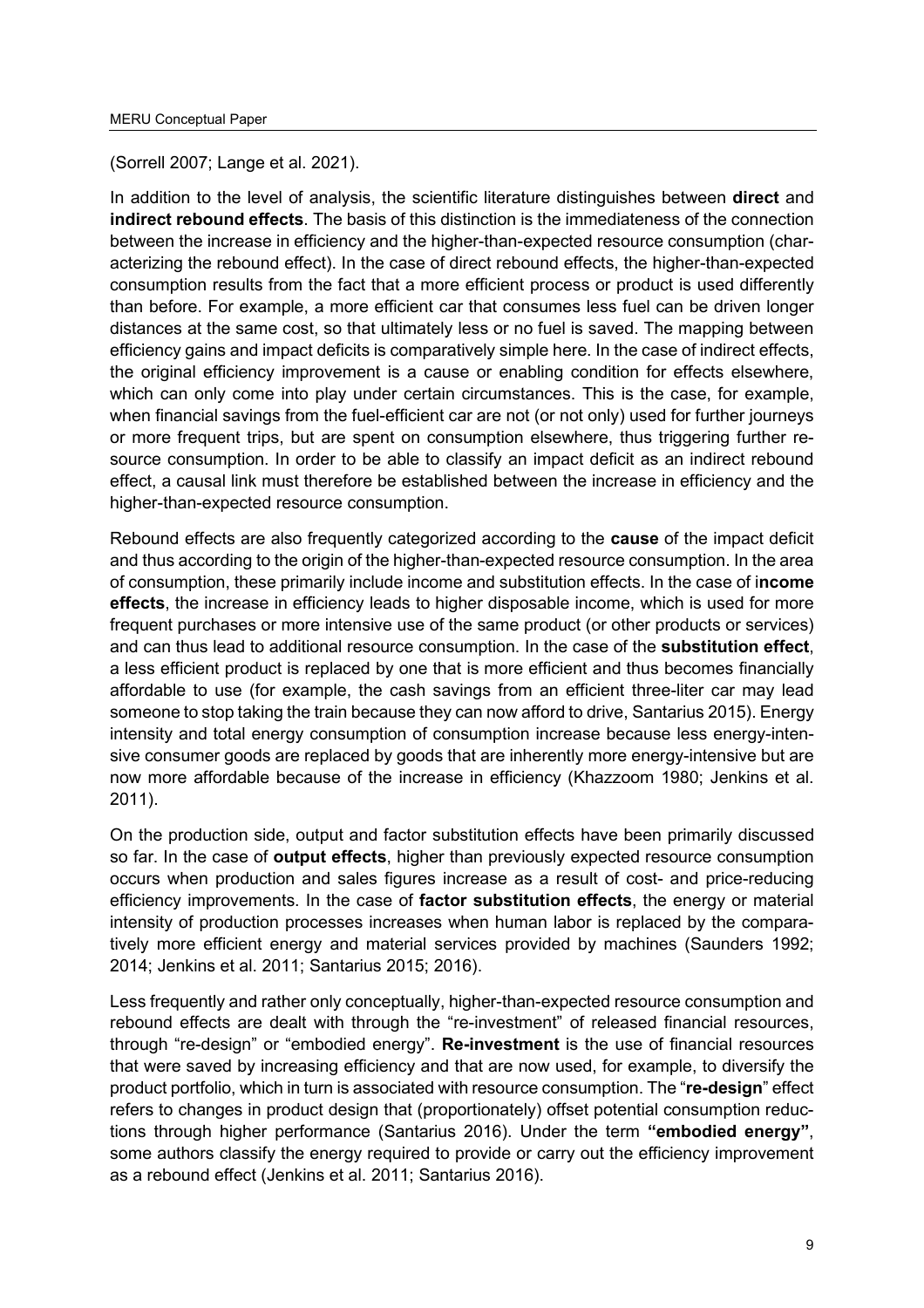In the discussion, **other types of effects** are mentioned sporadically, such as (1) general secondary effects, i.e., more distant consequences of efficiency gains (e.g., price adjustments in commodity markets) that (partially) erode original savings. (2) transformational effects, which include qualitative and structural changes in consumption patterns, (3) frontier effects, which describe the development of novel product categories and entire industries, or (4) thermodynamic effects, in which efficiency gains are directly translated into higher output (Galvin 2020). In all of these effects, savings as a result of efficiency improvements (alone or in combination) may be mitigated by more distant, higher-than-expected resource consumptions. However, changes in the use of more resource-efficient technologies are often difficult to attribute to the efficiency improvements themselves.

## <span id="page-9-0"></span>**2.2. Existing explanations of the rebound effect**

So far, the literature mainly focuses on four (types of) causes of rebound effects: economic, technical, psychological and social.

The focus of the discussion is on the **economic causes**, i.e. on the financial savings resulting from efficiency improvements. As mentioned above, higher resource efficiency and thus lower consumption often result in lower costs for consumers, who can expand their consumption as a result. In companies, financial savings as a result of increased efficiency enable price reductions or higher margins. These financial resources can be used for other purposes and goals of the company and in turn trigger new resource consumption (Khazzoom 1978; Saunders 1992; Santarius 2015).

In addition, some authors also list **technical** causes. So far, the focus here has been on the fact that resources are required to bring about and implement the efficiency increase; the focus is mostly on embodied energy (or "gray energy") (Jenkins et al. 2011; Santarius 2015; 2016). However, some authors explicitly do not classify resource consumption of gray energy as a rebound effect (Friedrichsmeier & Matthies 2015; Font Vivanco et al. 2016). The reason is that gray energy consumption does not occur after the implementation of an efficiency measure but is directly linked to its introduction or even precedes its introduction. This type of effect therefore does not correspond to the definition of rebound effects given at the beginning; it is therefore also excluded from further consideration (cf. chapter 3.1). Nevertheless, technical causes of rebound effects are conceivable as efficiency-based performance increases, which can lead to changes in behavior during or after the increase in efficiency. Examples are discussed in chapter 3.2.2 under the term "technological advantages" of efficiency increases.

The literature also discusses possible **psychological** causes of rebound effects (Santarius 2015; Santarius & Soland 2018). After an increase in efficiency of products and services, their environmental compatibility can be re-evaluated by users. This reassessment may result in behavioral changes that are associated with higher-than-expected resource consumption. In this case, the ecologically beneficial increase in efficiency itself is the reason for a change in preference and behavior by consumers (whereas in the economic or financial explanation of rebound effects, it is assumed that the preferences of the actors remain the same and that a higher budget is available for use).

Finally, routines and everyday practices are considered possible **social** causes of rebound effects (Winther & Wilhite 2015; Galvin & Gubernat 2016; Sonnberger & Gross 2018). These include, for example, comfort-oriented heating routines in the face of more efficient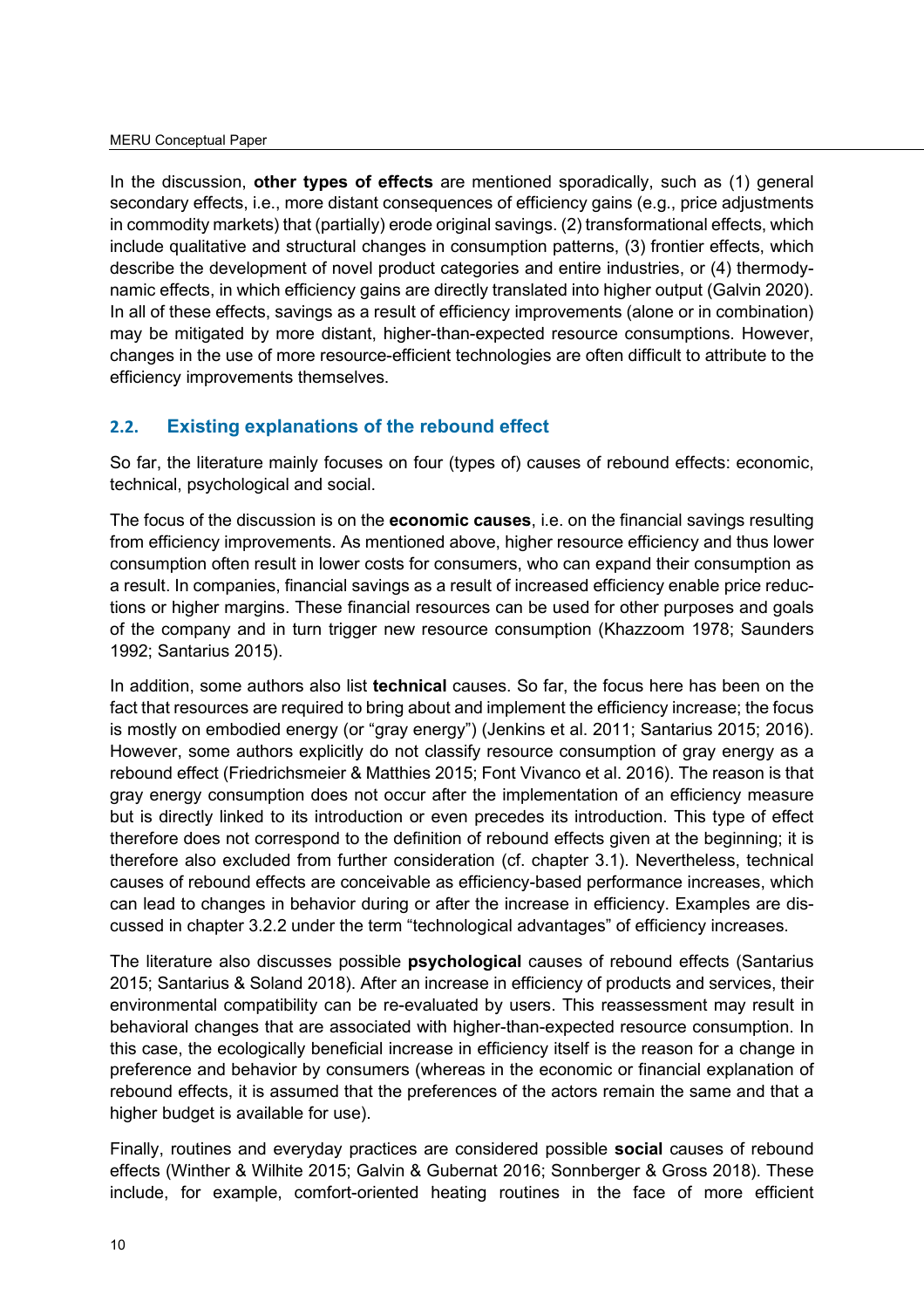technologies or the adaptation of user behavior to (perceived) technical requirements and infrastructures. For example, heat pump-heated homes often allow air circulation instead of closing doors to less heated rooms (Winther & Wilhite 2015).

# <span id="page-10-0"></span>**2.3. Findings on the size of the rebound effect**

The occurrence of rebound effects is almost undisputed in the scientific discussion: The assessment is shared that resource efficiency increases are often accompanied by lower costs and price reductions, which lead to quantity adjustments in consumption when demand is not saturated. In contrast, the magnitude of rebound effects and their savings-consuming impact is highly contested in the literature (Sorrell 2009; Sorrell et al. 2009; Gillingham et al. 2013). On the **consumption** side, review studies show that the magnitudes of rebound effects due to behavioral changes converge in different areas of consumption. Mainly rebound effects of private mobility behavior have been investigated (10-30 %), heating of residential spaces (10- 30 %) as well as their cooling (1-26 %) (Jenkins et al. 2011, 15).

In contrast, microeconomic research on rebound effects on the **production** side shows drastically different results. In the context of the studies, which have mostly dealt with different areas of the economy at the **industry or sector level**, the focus has so far been on energy in production processes in light and heavy industry as well as fuel consumption in the transportation of goods. The size of the rebound effects identified there ranges from relatively small increases in savings to a multiple backfire of potential savings. Depending on the study context and time period, the results vary widely. For example, according to the studies, only 4 % of savings in EU15-wide goods transportation are eroded in the period between 1995 and 2012 (Llorca & Jamasb 2017), while in heavy industry in China, consumption more than tripled after efficiency improvements, with a rebound effect of 334 % (Li and Lin 2017). An overview of empirical studies is provided in Table 1 (below). A general trend and converging estimates as in areas of consumption are not apparent. It can only be noted that higher rebound effects tend to be recorded in studies that have chosen China – i.e. a growth region – as a geographical region with observation periods between the 1980s and 2010s.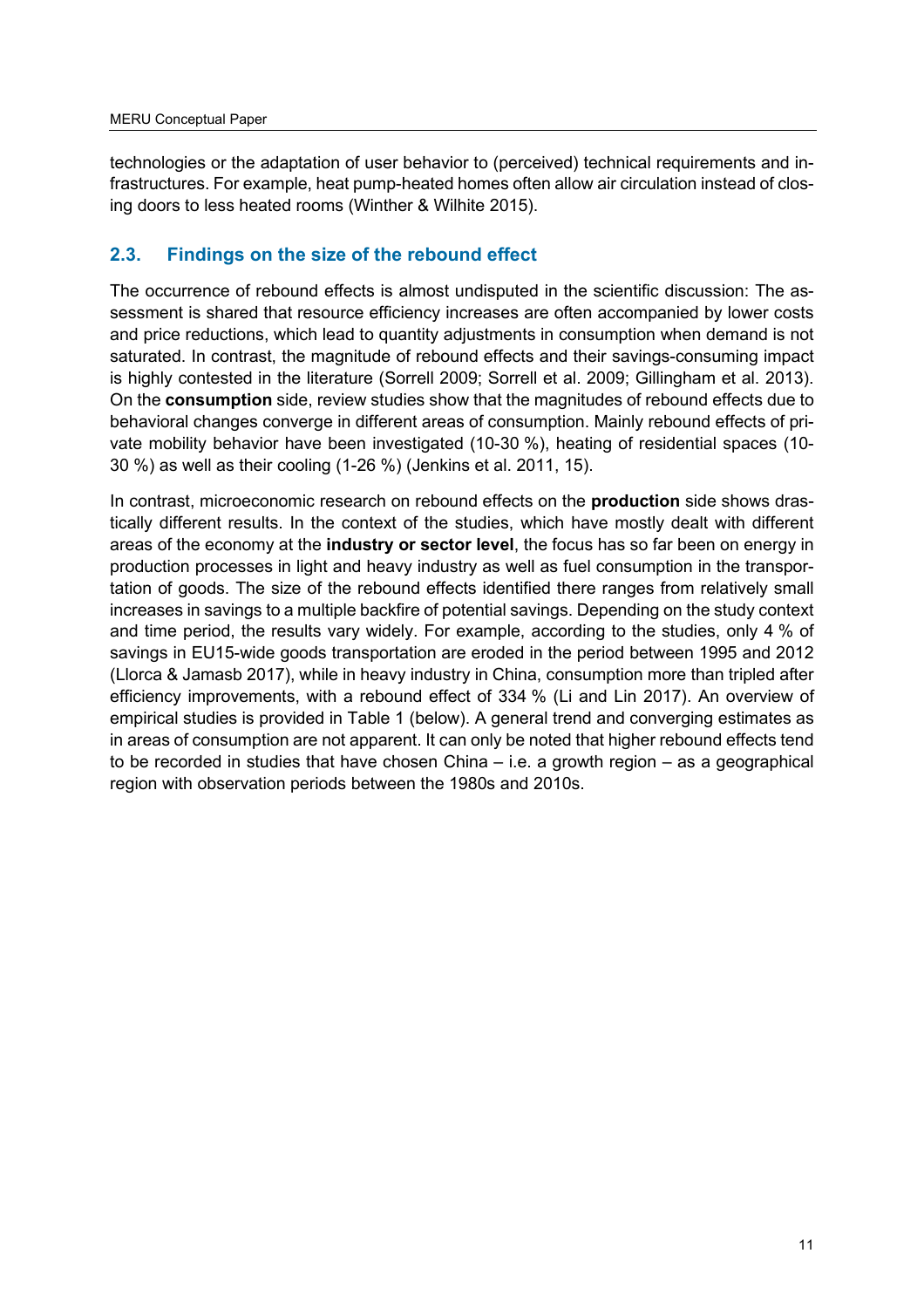#### MERU Conceptual Paper

# **Table 1: Empirical findings on the size of rebound effects in different industries, countries and time periods**

<span id="page-11-0"></span>

| Autor(s)            | Year | Country                        | <b>Sector</b>                        | <b>Resource</b>                | <b>Time Period</b> | Size of rebound effects                                                           |
|---------------------|------|--------------------------------|--------------------------------------|--------------------------------|--------------------|-----------------------------------------------------------------------------------|
| Bentzen             | 2004 | <b>US</b>                      | Manufacturing                        | Energy                         | 1949-1999          | 24,00%                                                                            |
| Matos & Silva       | 2011 | PT                             | Road freight transport               | Fuel consumption               | 1987-2006          | 24,10%                                                                            |
| De Borger & Mulalic | 2012 | <b>DK</b>                      | Road freight transport               | Fuel consumption               | 1980-2007          | 10 % in short term, 17 % in long-term                                             |
| Evans & Schäfer     | 2013 | <b>US</b>                      | Air traffic                          | Fuel consumption               |                    | 16-21%                                                                            |
| Lin & Li            | 2014 | <b>CN</b>                      | Heavy industry                       | Energy                         | 1980-2011          | 74,30%                                                                            |
| Wang & Lu           | 2014 | <b>CN</b>                      | Road freight transport               | Fuel consumption               | 1999-2011          | super conservation nation -9 % eastern -11 % central -29 % and west-<br>ern -13 % |
| Lin & Xie           | 2015 | CN                             | Food industry                        | Energy                         | 1980-2012          | 34,39 %                                                                           |
| Li et al.           | 2016 | <b>CN</b>                      | Aggregate 36 industrial sec-<br>tors | Energy                         | 1998-2011          | 88,42%                                                                            |
| Lin & Tian          | 2016 | CN                             | Light industry                       | Energy                         | 1980-2012          | 37,70%                                                                            |
| Lin & Zhao          | 2016 | <b>CN</b>                      | Textile industry                     | Energy                         | 1990-2012          | 20,99%                                                                            |
| Zhang et al.        | 2017 | CN                             | Aggregate industry                   | Energy                         | 1995-2012          | 39,00 %                                                                           |
| Du et al.           | 2017 | <b>CN</b>                      | Construction                         | Electricity                    | 1990-2014          | 59,50%                                                                            |
| Lin & Tan           | 2017 | CN                             | Energy intensive industries          | Energy                         | 2006-2012          | 90,75 %                                                                           |
| Li & Lin            | 2017 | <b>CN</b>                      | Heavy industry                       | Energy                         | 1994-2012          | 334,30%                                                                           |
| Li & Lin            | 2017 | <b>CN</b>                      | Light industry                       | Energy                         | 1994-2012          | 189,70%                                                                           |
| Zhang et al.        | 2017 | <b>CN</b>                      | Manufacturing                        | Energy                         | 1995-2012          | 28,00%                                                                            |
| Lin et al.          | 2017 | <b>CN</b>                      | Nonferrous metals industry           | Energy                         | 1986-2014          | 83,02%                                                                            |
| Yang & Li           | 2017 | <b>CN</b>                      | Power generation                     | Fossil-energy con-<br>sumption | 1985-2010          | 11,60%                                                                            |
| Llorca & Jamasb     | 2017 | <b>15 EU</b><br>coun-<br>tries | Road freight transport               | Fuel consumption               | 1992-2012          | 3,8 % (high variations between countries, e.g. DK with 66,8 %)                    |
| Ruzzenenti & Basosi | 2017 | EU                             | Road freight transport               | Energy                         | 1998-2007          | $-74,00%$                                                                         |
| Ruzzenenti & Basosi | 2017 | EU                             | Road freight transport               | Energy                         | 1998-2011          | $-146,00%$                                                                        |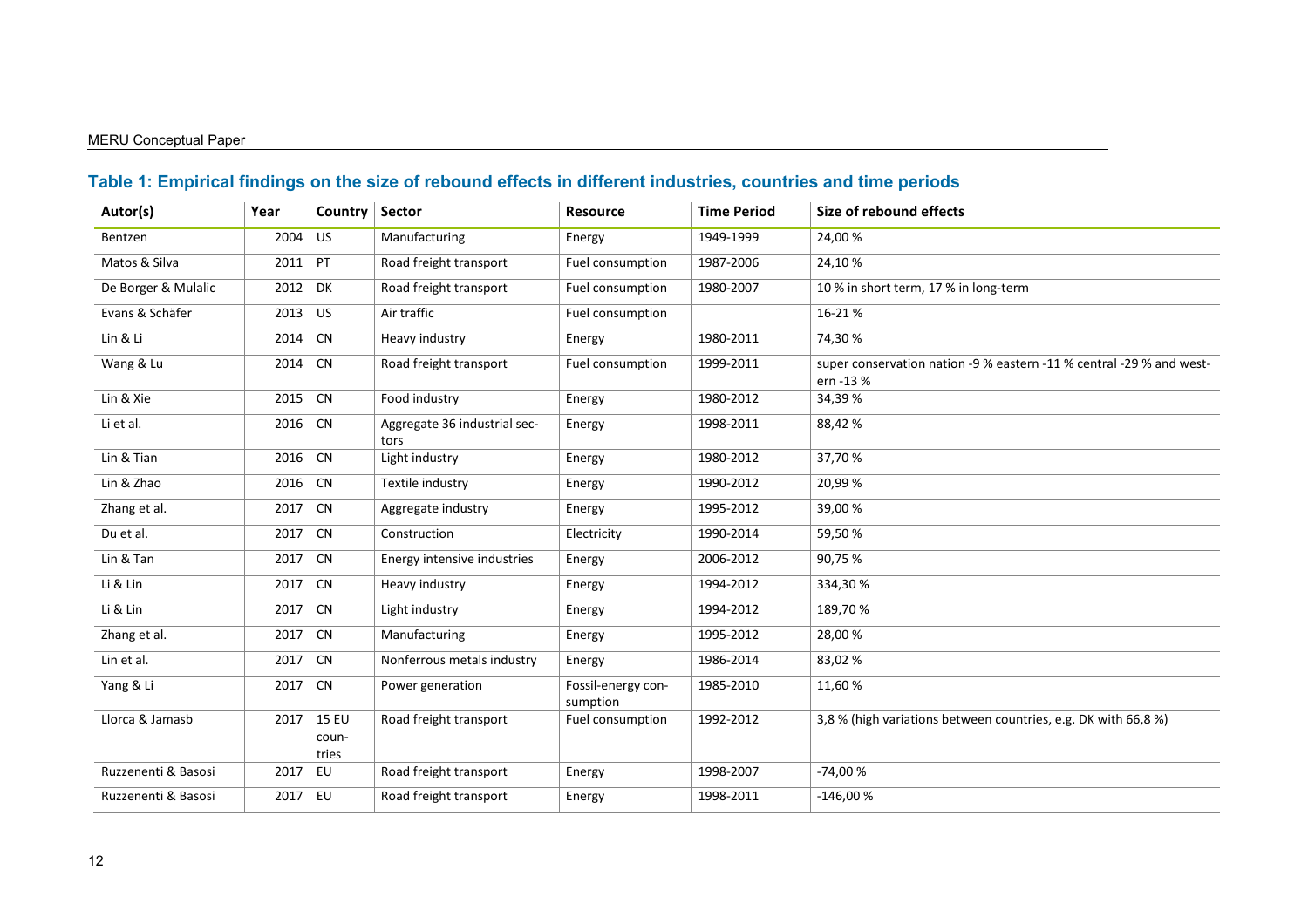#### <span id="page-12-1"></span><span id="page-12-0"></span>MERU Conceptual Paper

| Ruzzenenti & Basosi | 2017 | EU              | Road freight transport                  | Energy           | 1998-2007                            |                                                              |
|---------------------|------|-----------------|-----------------------------------------|------------------|--------------------------------------|--------------------------------------------------------------|
| Ruzzenenti & Basosi | 2017 | EU              | Road freight transport                  | Energy           | 1998-2011                            |                                                              |
| Song et al.         | 2018 | <b>CN</b>       | Agricultural sector                     | Water            | 1998-2014                            | 61,49%                                                       |
| Amjadi et al.       | 2018 | <b>SE</b>       | Chemical                                | Fuel consumption | 2000-2008                            | 62,00 %                                                      |
| Amjadi et al.       | 2018 | <b>SE</b>       | Chemical                                | Electricity      | 2000-2008                            | 76,00 %                                                      |
| Ouyang et al.       | 2018 | CN <sup>1</sup> | Industrial sectors of that re-<br>gion  | Energy           | 2003-2013                            | 40,04%                                                       |
| Amjadi et al.       | 2018 | <b>SE</b>       | Iron and Steel                          | Fuel consumption | 2000-2008                            | 65,00 %                                                      |
| Amjadi et al.       | 2018 | <b>SE</b>       | Iron and Steel                          | Electricity      | 2000-2008                            | 86,00%                                                       |
| Wang et al.         | 2018 | <b>CN</b>       | Iron and Steel                          | Energy           | 1985-2015                            | 73,88 % on average                                           |
| Amjadi et al.       | 2018 | <b>SE</b>       | Mining                                  | Fuel consumption | 2000-2008                            | 58,00 %                                                      |
| Amjadi et al.       | 2018 | <b>SE</b>       | Mining                                  | Electricity      | 2000-2008                            | 82,00%                                                       |
| Amjadi et al.       | 2018 | <b>SE</b>       | Pulp and paper                          | Fuel consumption | 2000-2008                            | 64,00%                                                       |
| Amjadi et al.       | 2018 | <b>SE</b>       | Pulp and paper                          | Electricity      | 2000-2008                            | 84,00%                                                       |
| Sorrell & Stapleton | 2018 | UK              | Road freight transport                  |                  | 1970-2014                            | 49-61 %, 21-137 %                                            |
| Li et al.           | 2019 | <b>CN</b>       | Industry sectors in analysed<br>regions | Energy           | 1996-2015                            | 66,70 % - 112,31 % depending on region and time period       |
| Li et al.           | 2020 | <b>CN</b>       | Industry (general)                      | Energy           | 2006-2015                            | 36 % (nation-wide), 38 % (East), 41 % (Central), 30 % (West) |
| Wei et al.          | 2020 | <b>CN</b>       | Energy intensive industries             | Coal             | 1990-2016                            | 35,07%                                                       |
| Bruns et al.        | 2021 | <b>US</b>       | Industry (general)                      | Energy           | 1992-2016:<br>1973-2016 <sup>2</sup> | Circa 100 %                                                  |
| Berner et al.       | 2022 | DE              | Manufacturing                           | Energy           | 2003-2014                            | 4,50 % bis 5,30 %                                            |
| Lin & Zhu           | 2022 | CN              | Mining                                  | Energy           | 2012-2016                            | 46,40 %                                                      |
| Zheng et al.        | 2022 | <b>CN</b>       | Transport                               | Energy           | 2003-2017                            | 82 % (shor-term) to 123 % (long-term)                        |
|                     |      |                 |                                         |                  |                                      |                                                              |

Sources: diverse (see left column), own collation (chronological, alphabetical).

<sup>1</sup> Yangtze River Delta urban agglomeration.

<sup>2</sup> 1992-2016 (Jahresdaten), 1973-2016 (Quartalsdaten)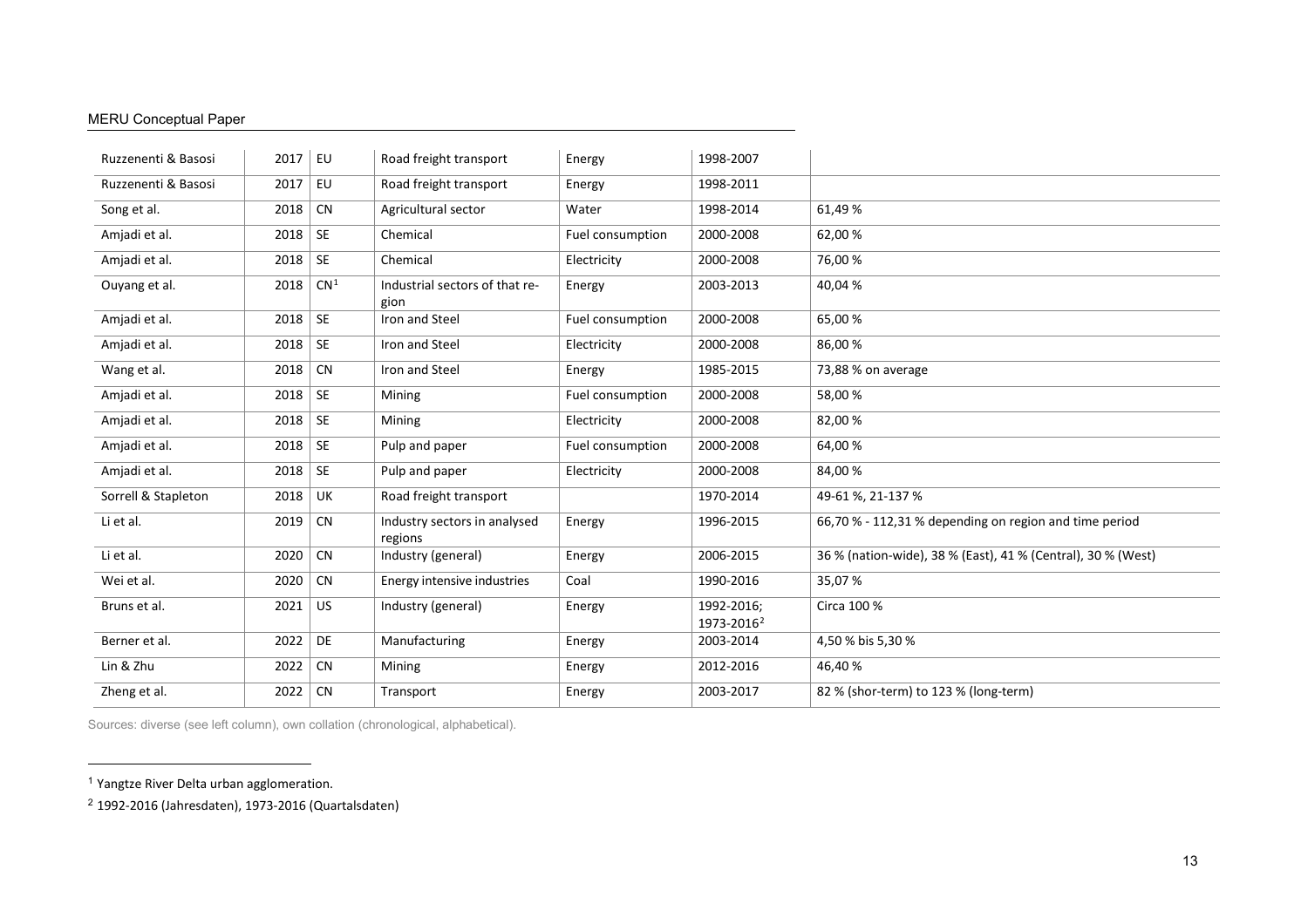With regard to the size of the rebound effect described in studies to date, however, it should be noted that, with a few exceptions, these studies mostly examine **direct effects** only and thus do not consider indirect effects that are more distant in space and time. Thus, the size of the overall effect is likely systematically underestimated due to the study design (Dimitropoulos 2007; Barker et al. 2009). Macroeconomic studies on rebound effects at the level of **national economies** find an average deficit of 50 % of the hypothetically possible savings (Brockway et al. 2021).

## <span id="page-13-0"></span>**2.4. Conclusion**

Many years of research on rebound effects show that relative savings in resource consumption do not necessarily lead to proportionally decreasing absolute consumption of these resources. Recently, rebound effects have been increasingly discussed as a problem for effective contributions of efficiency improvements to environmental protection. Rebound effects cause that the environmental impact of resource efficiency improvements is lower than expected. This applies not only to energy consumption in the form of fuel and electricity, but also to the use of other resources such as water, land and materials.

The emergence of rebound effects is particularly problematic if – as is often the case – it is assumed that efficiency improvements translate proportionally into absolute reductions in consumption, and are thus assessed in full for ecological protection (cf. Brockway et al. 2021 on the scenarios and assumptions of CO2 projections and modeling of entire economies, in which forecast efficiency improvements are dealt with in this way). However, depending on the magnitude of the rebound effects that actually occur, even greater efforts may be needed, as the assumed effects of the measures and those assumed in model calculations cannot be realized to the estimated extent in view of rebounds. Further measures would be necessary to compensate for these effect deficits and to lead to the necessary ecological protection.

Empirical research still focuses on studying rebound effects on the consumption side of private households. Recently, however, more attention has been paid to the rebound effect on the side of production and provision of services. This is important, among other things, because far-reaching decisions are also made for consumption by households through the design of the supply of products and services. At the same time, there is no limit to resource consumption on the production side analogous to the saturation of demand. Currently, research on the production side is still dominated by macroeconomic methods, which examine the business in a relatively abstract way and thus inadequately capture the reality of operational decisions and activities as behavioral changes and the origin of rebound effects. In the following, we therefore develop a conceptual framework that is more strongly oriented towards the processes and decisions of companies.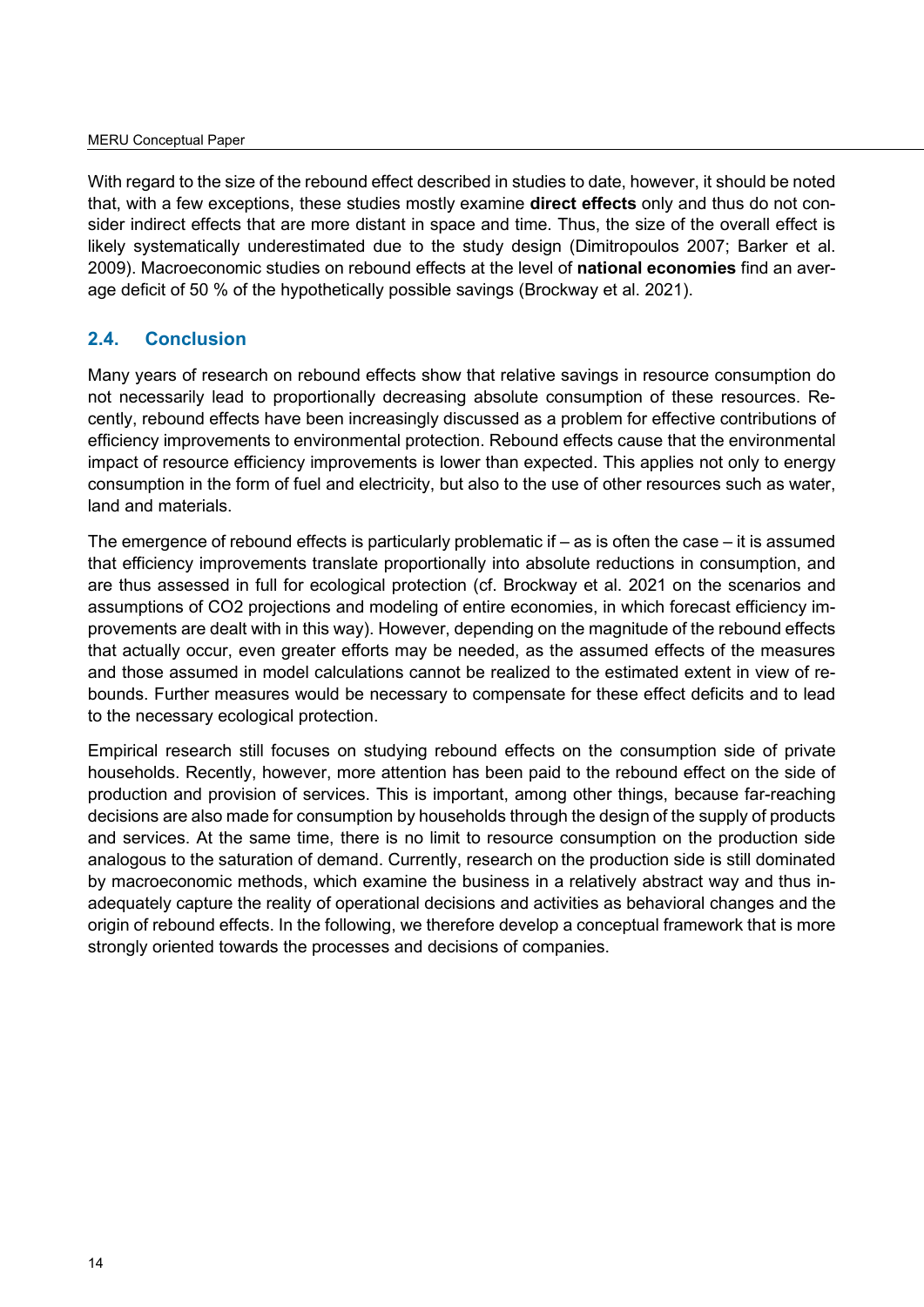# <span id="page-14-0"></span>**3. The MERU concept: delimitation, typology and explanation of company-related rebound effects**

The aim of the ("MERU") approach developed here is to relate the concept of the rebound effect more strongly to what happens in companies. To contribute to a better understanding of companyrelated rebound effects, we will put the role of corporate decisions and activities at the center of our approach. A better understanding of the origin of rebound effects can help companies to identify options for action that can reduce or avoid rebound effects.

Before we try to explain the emergence of rebound effects with the help of a process model (Chapter 3.2) on the one hand and with the help of propositions (Chapter 3.3) on the other, we first distinguish rebound effects from other impact deficits of corporate efficiency measures (Chapter 3.1). In this way, we attempt to give more structure to the sometimes-diffuse debate in rebound discussions.

# <span id="page-14-1"></span>**3.1. Rebound effects as specific impact deficits of efficiency measures**

In the context of sustainable development, energy and material efficiency measures should reduce the absolute consumption of energy and materials to reduce pressure on the ecological environment. Rebound effects describe the phenomenon that  $-$  as shown at the beginning  $-$  the theoretically possible and expected reductions are often not realized or not realized to the full extent. Rebound effects are thus a specific impact deficit of efficiency efforts. In addition to rebound effects, there are other effects that can limit the impact of efficiency measures and strategies. The cause of the lowerthan-expected reduction in consumption may be causally linked to the efficiency measure (in which case we speak of "impact deficits") or it may be independent of it (in which case we speak of "counteracting effects").

**Impact deficits** can occur before, during, or after an efficiency measure:

- **Forecasting and planning errors as well as implementation problems:** Difficulties such as incorrect forecasts, planning errors, implementation problems or operating errors occur before or during the implementation of efficiency measures and result in efficiency potentials not being fully exploited. These factors can be eliminated with better forecasts and planning, in the course of implementation or afterwards, in order to achieve the targeted or expected increase in efficiency.
- **"Burden shifting":** The implementation of the efficiency measure leads to additional consumption in other environmental media or in other life cycle phases of a product (i.e. in the upstream or downstream value chain). This also includes resource consumption, which in the literature and in practice is usually referred to as the (ecological) "backpack" and is necessary in the form of "embodied energy" and "gray material" to achieve and bring about the efficiency improvement. Gray energy and gray material are partly categorized as rebound effects by a few authors (see chapter 2.2). However, such shifts in consumption can be known in principle if the measure is carefully examined (e.g. with the aid of life cycle analyses/LCAs) (cf. Friedrichsmeier & Matthies 2015; Font Vivanco et al. 2016) and are not triggered by behavioral changes in the course of efficiency improvement.
- **Rebound effects**: A successful efficiency measure leads to changes in behavior and/or other adjustments in the course of its implementation or afterwards, which trigger new resource consumption. The consumption reductions that would have been theoretically possible with the efficiency measure are therefore not fully achieved. "Theoretically possible" reductions are expected savings: It is often implicitly or explicitly expected that these can be converted 1:1 into lower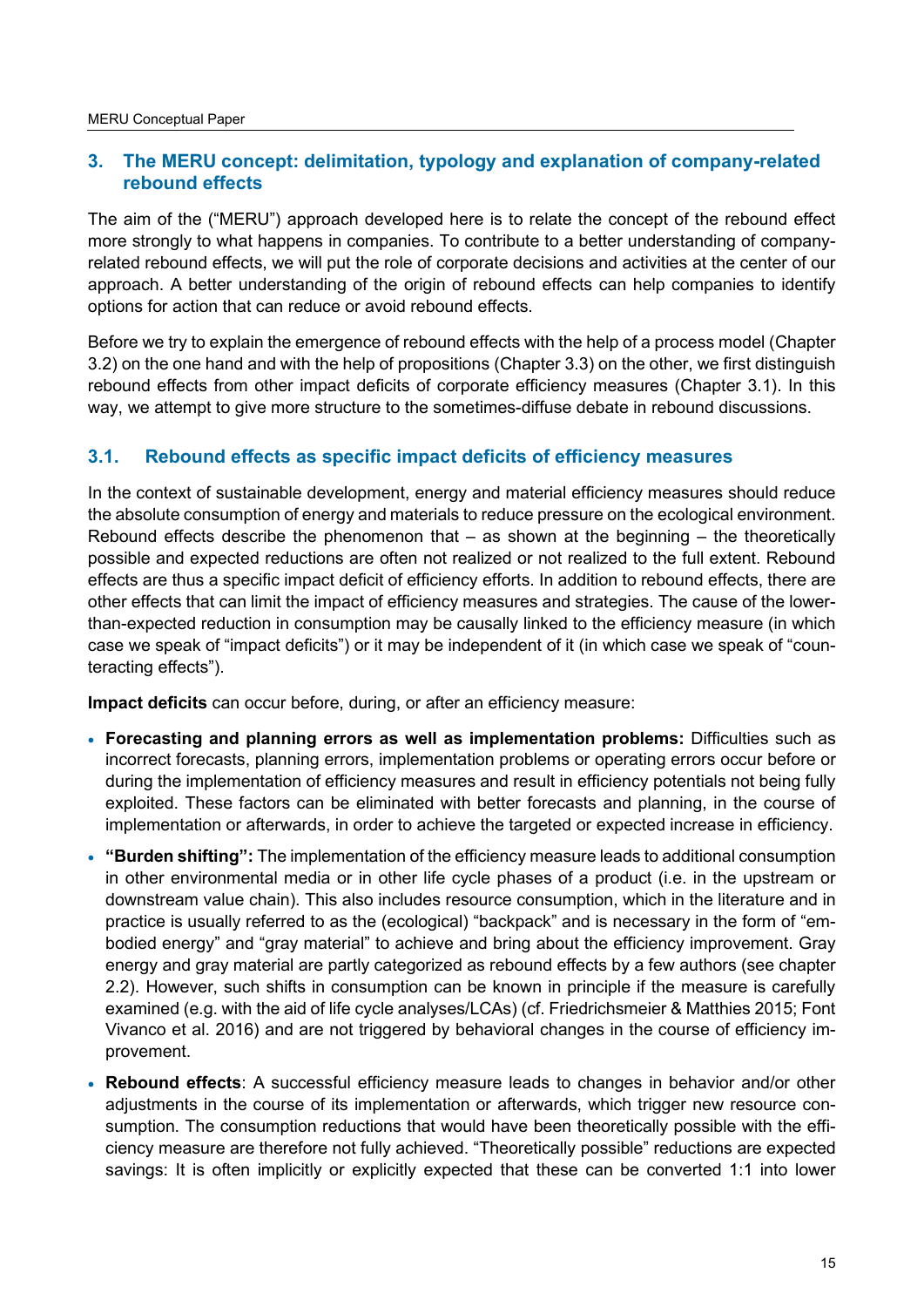consumption. In turn, the rebound effect is a collective term for the consequences for resource consumption of different (rebound) mechanisms that lead to these economic deficits (Sorrell 2009; Lange et al. 2021; see also Chapter 3.4).

**Countervailing effects** are causally independent of an efficiency measure, but also reduce its impact or, in extreme cases, prevent it from occurring:

- **Efficiency Gaps:** In this case, measures to increase efficiency are not even implemented, even though they would make sense both economically and ecologically. The reasons for this can be structural and include, for example, distorted energy prices, uncertainty about their future development and a lack of capital resources for the necessary investments. Political and regulatory framework conditions, attitudes of decision-makers towards energy efficiency and risk perception with regard to the necessary investment, a lack of information and misaligned incentives can also play a role (Hirst & Brown 1990; cf. Jaffe & Staffins 1994 with an alternative breakdown according to market and non-market failures in this context).
- **Demand effects:** Irrespective of an increase in efficiency, the demand for a product rises and, with demand and output in the company, the resource requirements for its production.
- **Other counteracting side effects:** Independently of an increase in efficiency, resource requirements for processes/products increase due to external requirements (for safety, environmental protection, etc.). One example is the increasing requirements from new technical instructions for keeping the air clean, which can lead to a reduction in potential energy savings.

#### <span id="page-15-0"></span>**3.2. The emergence of rebound effects as a process**

As described, rebound effects arise by definition after successfully implemented efficiency measures, if the efficiency measure itself leads to behavioral changes (decisions, activities) that reduce the actual resource savings compared to the theoretically possible savings (cf. Hertwich 2005). To make this phenomenon more tangible, we conceptualize the successful implementation of an efficiency measure and its direct and indirect consequences for resource consumptions – more explicitly than the literature has done so far in its definitions and typologies – as a process with several steps, which we relate to what happens in the company. This analytic decomposition into four steps can help decision-makers in companies to better understand the emergence of rebound effects and the role of their own actions and to develop strategies to reduce the problem.



#### <span id="page-15-1"></span>**Figure 2: Emergence of rebound effects as a process – basic logic**

Source: own.

The **first step** in the development of the rebound effect is the implementation of a measure aimed at increasing the resource efficiency of a product or process in the company. As a rule, the aim is to achieve financial, ecological and/or technological advantages. These advantages – as specific goals of the efficiency increase – are more or less closely related to the other goals of the company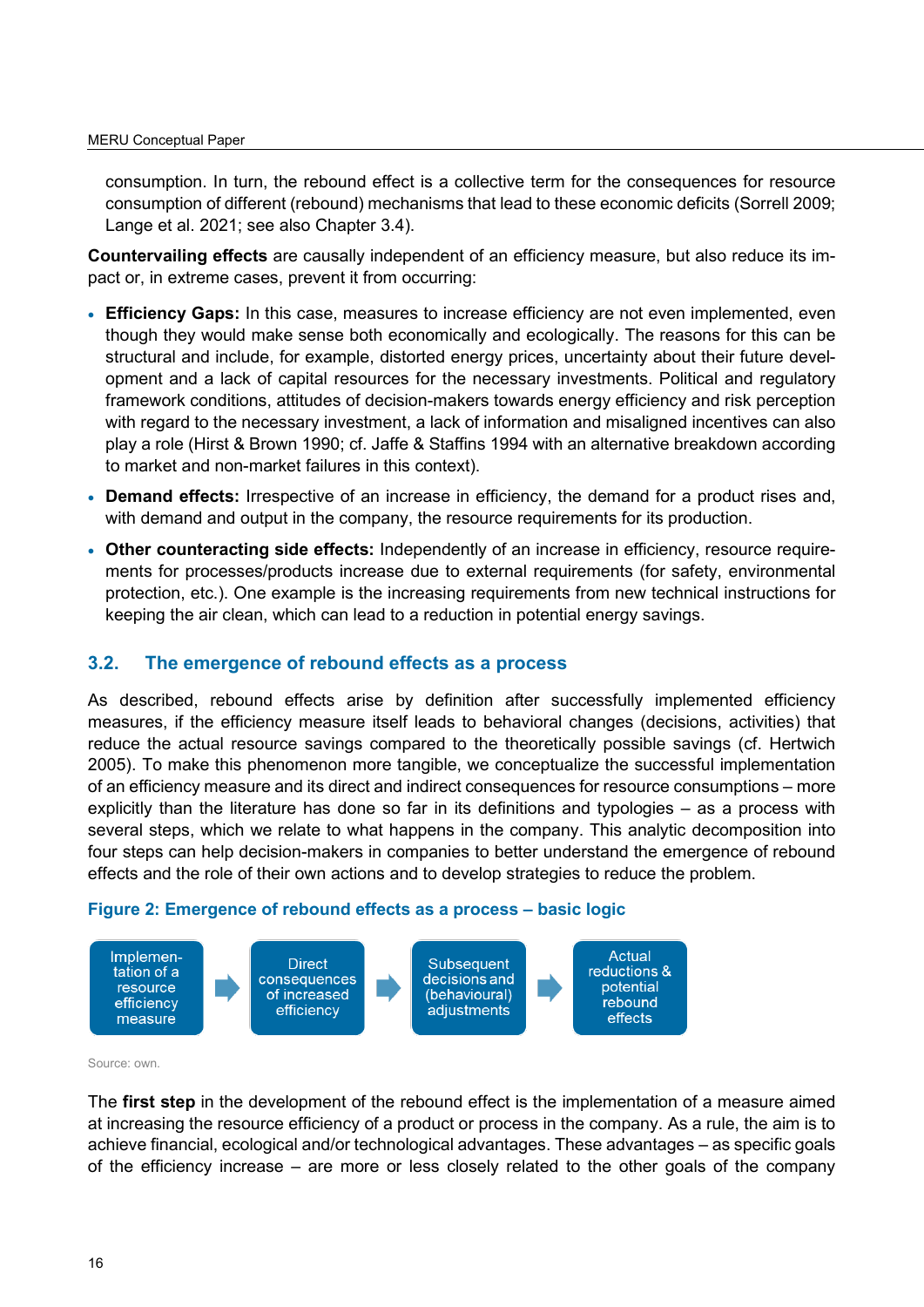(increase in sales, expansion of the product portfolio, etc.).

The efficiency measure can be characterized by its specific objectives, i.e. how much in terms of costs or resources (materials and energy) is to be saved, how much more efficient can/should the product or process become as a result of the efficiency improvement? Based on these specific targets for saving resources, the theoretically possible savings then result as a basis of comparison for the rebound effect.

In the **second step**, **which follows the efficiency measure**, the financial, environmental and/or technological benefits of the efficiency improvement arise after its successful implementation. These direct consequences can be identified as causes for decisions and activities as behavioral changes in the company, which in the further course – depending on how the company uses the various benefits – can lead to rebound effects.

In the subsequent **third step**, decisions, activities and other behavioral changes take place within the company during or after the efficiency improvement (e.g., changed asset utilization, financial decisions), which exploit the cost-reducing or performance-enhancing benefits of the efficiency improvements. The resulting changes in core and support processes may not only affect resource consumption within the company but may also have consequences for resource consumption within the supply chain, in sales markets, and in consumer use.

In the **fourth step,** the consequences of these decisions and activities within the company – and possibly beyond (supply chain, sales markets, customers) – for the level of resource consumption can be identified. Only now is it possible to assess, on the basis of the actual savings and the link to the behavioral changes, whether any impact deficits can be classified as rebound effects.

The benefits targeted by the efficiency measure play a decisive role in determining the further process of the emergence of rebound effects and are therefore examined in more detail below. Chapter 3.5 then explains the two further process steps that lead to rebound effects via the utilization of the financial and technological benefits of efficiency enhancements.

## <span id="page-16-0"></span>**3.2.1. Understanding efficiency as a frame of reference for the rebound effect**

The starting point for the development and thus also for the investigation of the rebound effect is formed by efficiency measures that reduce the energy or material input per output or service unit in the company and thus increase its resource efficiency. The understanding of the output or service unit is central to the definition of the efficiency concept applied in each case and thus also to the understanding of the rebound effect that may arise.

The economic-ecological measure of **efficiency** is the ratio between a resource input and a service output. In the case of resource input, a distinction can be made between energy resources (energy efficiency) and material resources (material efficiency).

From an ecological perspective, it is crucial that different quantities and qualities of energy and material inputs imply different quantities and qualities of environmental impact. In the case of service output, different horizons of observation can be applied, which thus have far-reaching implications for the understanding of efficiency: The service can be ...

- concerned with the manufactured product (product efficiency)
- specific functions that this product should fulfill (functional efficiency)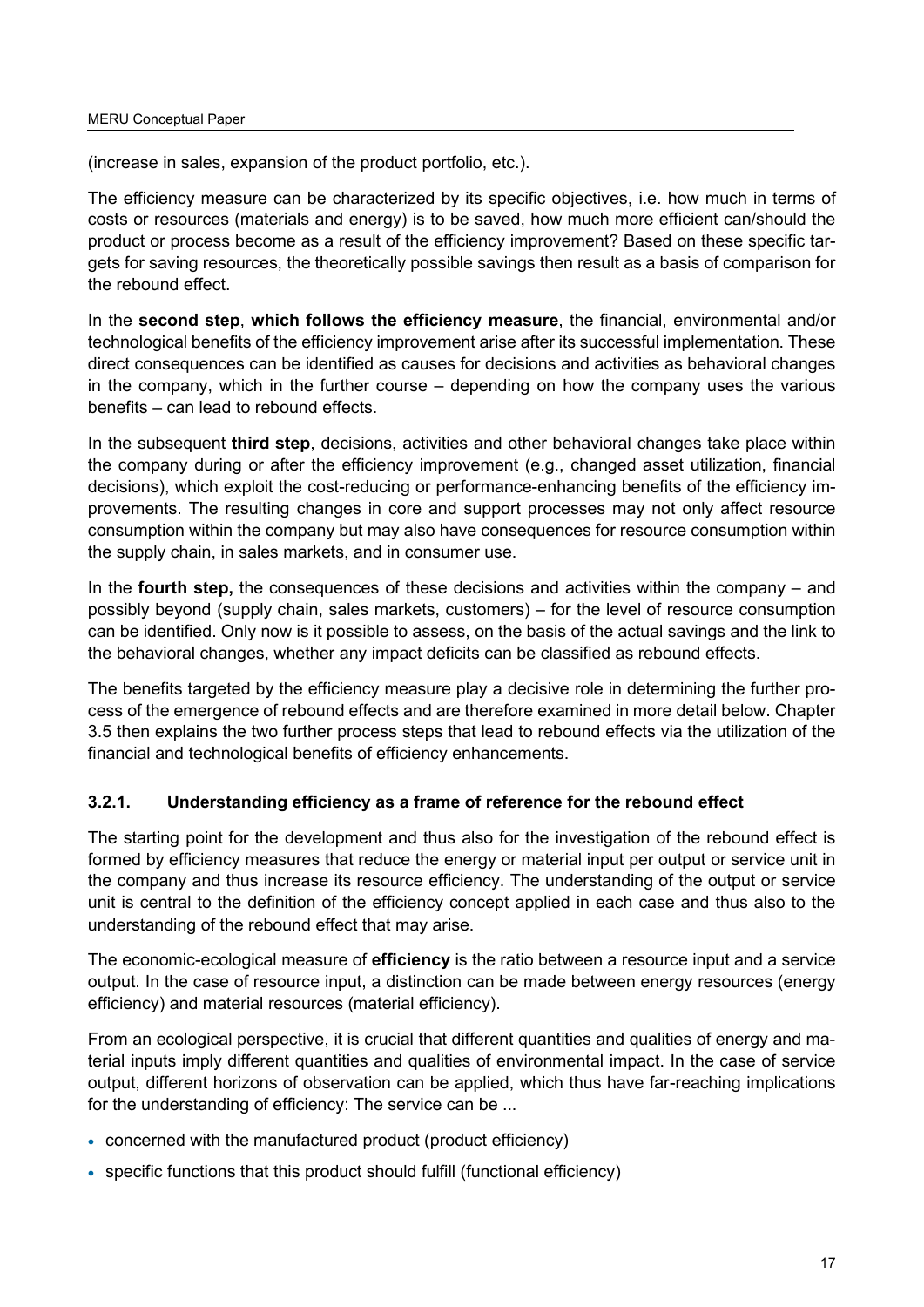• or a need of the consumer that the service should help to satisfy (need efficiency).

In this context, the efficiency of a product, function or need fulfillment is formally summarized as the equation  $\frac{service}{resources} = \frac{product \rightarrow function \rightarrow need}{energy/material}$ . This equation should be further specified in terms of resource inputs and service outputs, depending on the application under consideration, in order to obtain a common understanding of the concept of efficiency and thus of efficiency improvement. An increase in efficiency is the precondition for the possible occurrence of a rebound effect. In formal terms, **efficiency improvement** consists of a change in the ratio between resource inputs and services as outputs, which can be used either to increase output a)  $\frac{more\ service}{same\ resources}$  or to reduce input b) same service

less resources

The planning and implementation of an **efficiency measure** is in turn the precondition for an increase in efficiency in a company – and thus the starting point for addressing rebound effects in companies.

#### <span id="page-17-0"></span>**3.2.2. Efficiency measures and their rebound-relevant properties**

In addition to this basic understanding of efficiency, the understanding of an efficiency measure is of importance, which is likely to play a central role in the subsequent evaluation of the ecological effectiveness of a specific measure. In the following, the focus is on the objectives and characteristics of the efficiency measures, as well as the benefits they aim to achieve, which are relevant for the behavior of the actors in companies and can therefore be considered as causes of the rebound effect. In order to distinguish other implementation and impact deficits from the rebound effect, the successful implementation of an efficiency measure is initially important, as described above. Ideally, other impact deficits that arise due to incomplete or inadequate implementation of an efficiency measure can already be identified here. By definition, the rebound effect only occurs after the successful realization of an efficiency improvement; in principle, the following applies: Without an efficiency improvement, there is no rebound effect.

Among the rebound-relevant characteristics of efficiency measures, **their goals and intended benefits**, the **mode of action of the efficiency improvement**, and their **financial and material requirements** can be identified.

**Efficiency improvement** can be identified as **bringing about financial, environmental and technological benefits**. In addition to the **environmental benefits** of lower energy and material use, other benefits of a financial and technological nature arise from the input-side cost-reducing and output-side performance-enhancing effects of efficiency improvement. **Financial benefits** arise because lower resource use per unit is often accompanied by lower costs for companies and their customers or is the primary objective for their implementation (Saunders 1992). Because of the reduced resource use, the cost (and derived price) of producing or acquiring and using the product or service improved by the efficiency improvement decreases. If lower costs are not passed on to customers as price reductions, the higher margins can generate higher profits over time, which can subsequently be used for other purposes in the company and thus trigger further resource consumption (Santarius 2015).

In addition to financial benefits, various **technological advantages** are achieved through efficiency gains. With an equally high (or lower) input of resources, performance- and benefit-enhancing changes can be made to existing products and services (e.g. by increasing performance, comfort,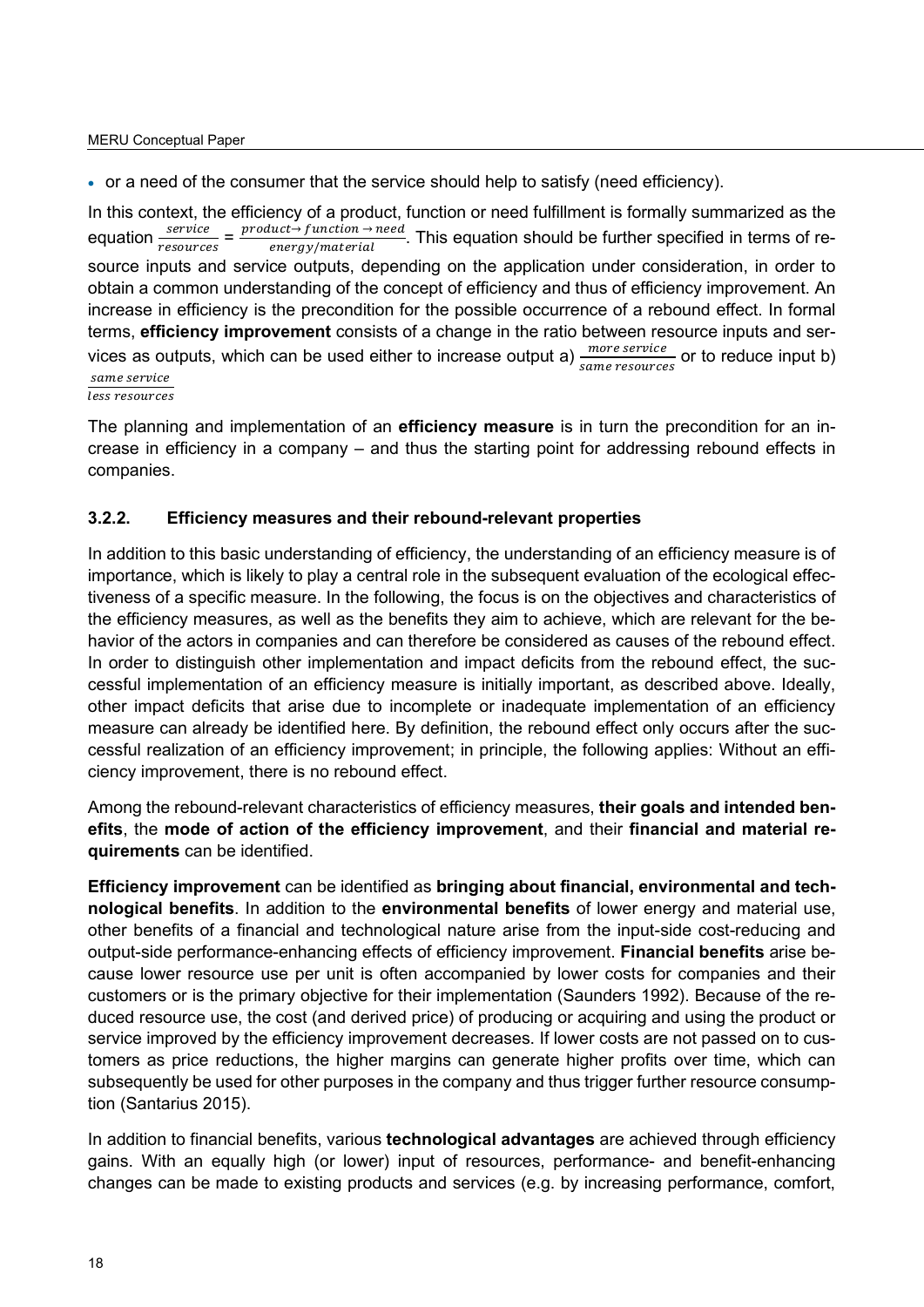safety) (Santarius 2016) or by enabling the development of completely new products and technologies (Jenkins et al. 2011). This performance-enhancing effect can also occur analogously in processes within companies or be explicitly targeted when efficiency improvements are implemented, for example, for improvements in indoor air or ventilation quality.

With regard to the **impact of the efficiency measure**, the question is how resources are saved and where in the value chain the measure has its effect. A selection of numerous starting points and possibilities for increasing efficiency is shown in Table 2.

| Goals of effi-<br>ciency meas-<br>ure                 | What is the motivation for $\bullet$<br>the measure? What bene-<br>fits are to be achieved<br>$\bullet$<br>through the increase in<br>$\bullet$<br>efficiency?<br>$\bullet$<br>How high is the intended<br>$\bullet$<br>increase in efficiency?<br>$\bullet$ | Achieving financial and technological benefits to increase output,<br>save costs, improve quality, increase performance, etc.<br>Achieving financial, environmental and technological benefits<br>Achievement of ecological benefits for environmental protection is in<br>the foreground, financial aspects play a subordinate role<br>Other motives and goals, in many different mixed forms<br>Size of intended efficiency improvement in physical and financial<br>terms<br>Isolated effect of the measure per immediate, as reduction of re-<br>source consumption per unit, per process or per time unit (also in re-<br>lation to the total consumption)                                                                                                                                                                                              |  |  |
|-------------------------------------------------------|--------------------------------------------------------------------------------------------------------------------------------------------------------------------------------------------------------------------------------------------------------------|--------------------------------------------------------------------------------------------------------------------------------------------------------------------------------------------------------------------------------------------------------------------------------------------------------------------------------------------------------------------------------------------------------------------------------------------------------------------------------------------------------------------------------------------------------------------------------------------------------------------------------------------------------------------------------------------------------------------------------------------------------------------------------------------------------------------------------------------------------------|--|--|
| nism of effi-<br>ciency meas-<br>ure                  | Impact mecha- How are resources<br>$\bullet$<br>saved? In what way does<br>the measure develop its<br>$\bullet$<br>effect?<br>$\bullet$                                                                                                                      | Starting point of the efficiency measure<br>Product, process or organizational change<br>$\circ$<br>Specific effect of the efficiency measure<br>Change in material selection, changes in product design<br>$\circ$<br>(less material and energy "in" the product), lightweight and<br>compact construction.<br>o Use of energy-saving processes, automation and control,<br>$\circ$<br>recycling of materials<br>o Changes in work processes, choice of more efficient ser-<br>$\circ$<br>vice offerings, etc.<br>In-house development or procurement/purchasing from other organi-<br>zations?<br>Composition of the product (product design)<br>Primary value creation processes: Core processes in production and<br>provision of services<br>Supporting processes in the company (lighting, cooling, heating )<br>In the company or in the supply chain |  |  |
|                                                       | Where in the value chain<br>$\bullet$<br>is the efficiency measure<br>$\bullet$<br>located?<br>$\bullet$<br>$\bullet$                                                                                                                                        |                                                                                                                                                                                                                                                                                                                                                                                                                                                                                                                                                                                                                                                                                                                                                                                                                                                              |  |  |
| <b>Financial and</b><br>material re-<br>quirements of | Does the measure require .<br>an investment?<br>$\bullet$                                                                                                                                                                                                    | Amount and type of investment (expansion or replacement invest-<br>ment)<br>Amortisation period                                                                                                                                                                                                                                                                                                                                                                                                                                                                                                                                                                                                                                                                                                                                                              |  |  |
| the efficiency<br>measure                             | What technical and mate- •<br>rial requirements are as-<br>sociated with the meas-<br>ure?                                                                                                                                                                   | Acquisition of new plants, assemblies and equipment for efficiency<br>improvement<br>Level of resource consumption in the supply chain compared to the<br>savings achieved in the company                                                                                                                                                                                                                                                                                                                                                                                                                                                                                                                                                                                                                                                                    |  |  |

<span id="page-18-0"></span>

Source: own.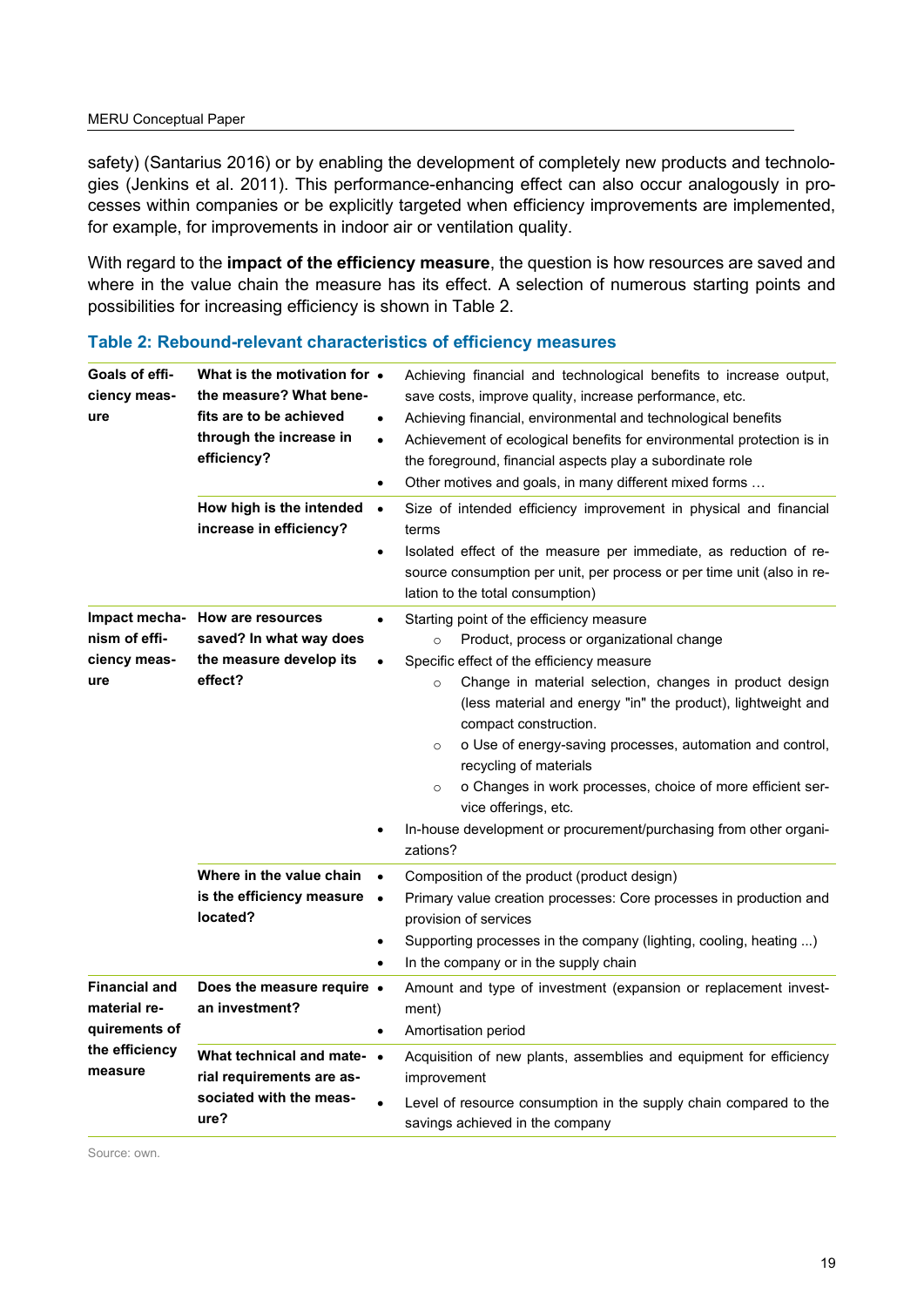For a comprehensive view of the impact on resource consumption, the **financial and material requirements** (i.e. investments, gray energy/materials) of an efficiency measure must also be considered.

Furthermore, the extent of the efficiency increase must be placed in relation to the consumption and costs per unit and placed in the larger context (e.g. of the company) in order to be able to better classify the "weight" of the efficiency increase and the associated subsequent effects. Table 2 shows an approximation of these characteristics through various questions.

The following questions can provide guidance in this regard:

- Does the efficiency measure achieve its set goal (i.e., is the planned/expected increase in efficiency realized)? Or are there already efficiency deficits in or directly after the implementation of the measure, which could in principle be closed by improving the implementation?
- What is the size of the actual savings of physical resources? How and to what extent are costs also reduced as a result? What is the proportion of physical and financial savings compared to total (unit) costs?
- How does the size of the efficiency improvement relate to the total costs and consumption of the company? Does this represent a substantial increase in efficiency? Or is the financial impact rather small?
- Does the increase in efficiency offer other, different benefits to the company?
- Does the increase in efficiency change the stakeholders' assessment of the environmental impact of the procedure, process or product?

The direct consequences and associated benefits of efficiency measures listed here form a necessary but not yet sufficient condition for the emergence of rebound effects. A change in behavior, i.e. a decision and/or subsequent activity, must be added to these original causes in order to lead to rebound effects. These decisions and activities are the subject of the following chapter and thus also show the scope for decision-making and action for the players in companies in order to be able to counteract the emergence of rebound effects.

## <span id="page-19-0"></span>**3.3. Typology of company-related rebound effects**

Building on the process model outlined in Chapter 3.2, the financial and technological benefits of efficiency improvements are linked in the following to changes in decisions and activities in companies that can explain the emergence of rebound effects. The typology of firm-related rebound effects presented below builds on the existing literature (in particular the typology of Santarius 2016). However, it gives more space to the formation process of rebound effects by focusing more on the role of decisions to exploit the benefits of efficiency improvements and the subsequent activities in companies.

The starting point for all types of rebound effects described below is a successfully implemented efficiency measure with financial, ecological or technological benefits. The decisions made by companies following the efficiency improvement can be seen as the key factors in the development of rebound effects. Additionally, the decisions to exploit the benefits of higher efficiency are likely to be made before the implementation of the efficiency increase or to be a decisive reason for its implementation. For a better understanding of company-related rebound effects, it is therefore important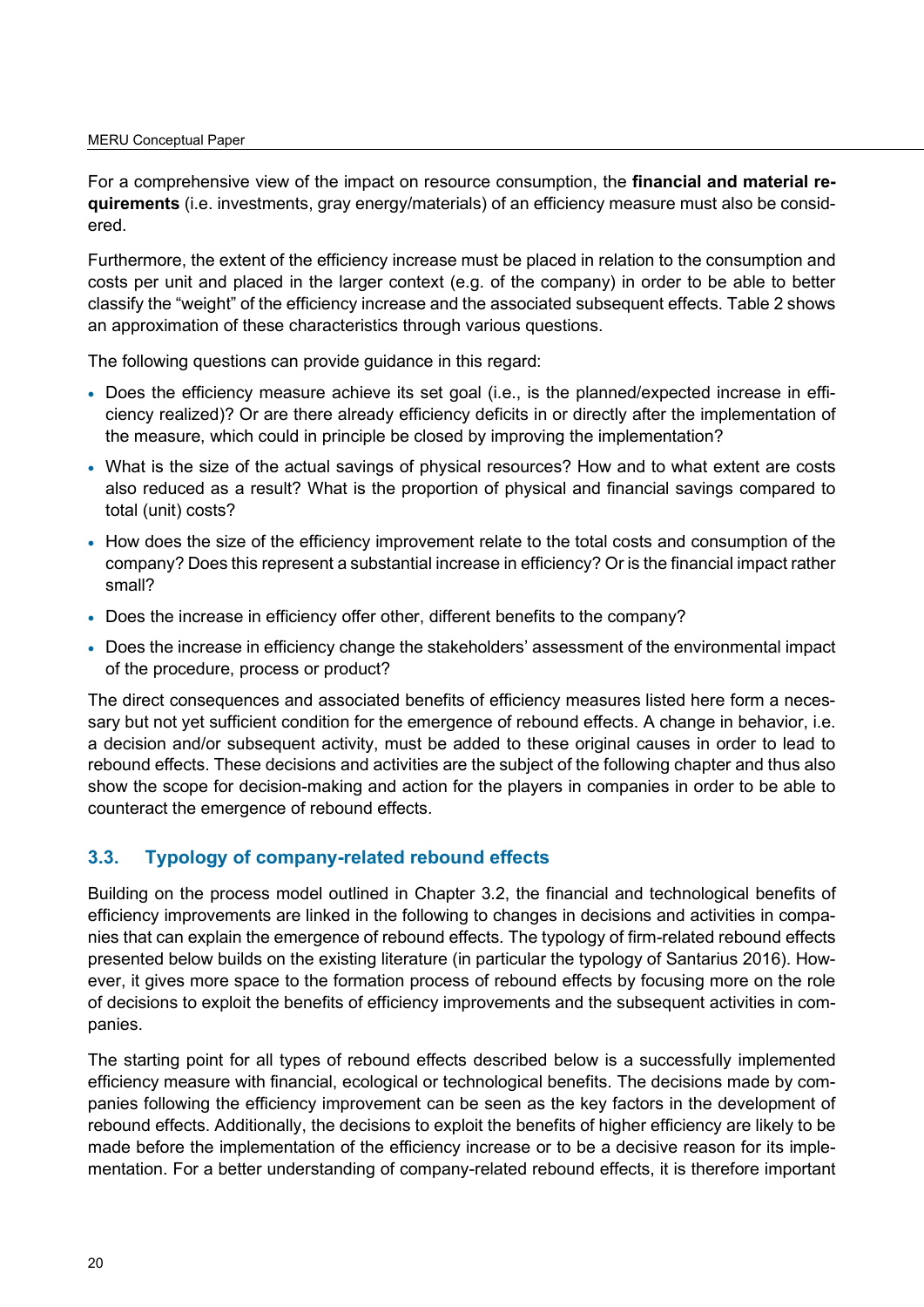to embed the efficiency improvements in the company's target system, because only these other targets allow a (causal) explanation for the reduction or absence of ecological protection due to rebound effects.

The key questions this section explores are therefore: Why are efficiency improvements made and what are the associated financial, environmental and technological benefits used for? What decisions and activities are associated with them? How and why do company-related rebound effects arise?

In the following, we describe different types of firm-related rebound effects that explain higher-thanexpected resource consumption based on efficiency gains. These effects, which reduce the environmental benefits, thus arise from a specific use of the financial and technological benefits to pursue different goals of the companies. Central to this are decisions about production and sales of existing products and services, the design of core and support processes in production and the provision of services, product development and design, and the scope of the product portfolio. Depending on the characteristics of these decisions and the subsequent activities to implement them, higher than previously expected resource consumption can be assigned to the following types of rebound effects:

- **Output effects** that result from an increase in production and sales for market penetration and development;
- **Factor substitution effects**, which result from the exchange of production processes and the associated increase in the use of energy services;
- **Re-utilization effects**, which result from performance-enhancing changes in production processes and production organization;
- **Re-design effects**, which result from performance-enhancing changes in product design;
- **Re-spending effects**, which arise from using saved additional financial resources for regular current expenditures;
- **Re-investment effects**, which arise from using accumulated financial savings for product development, product differentiation or diversification;
- **"Frontier" effects**, which arise from the development of entirely new products and services.

[Figure 3](#page-21-2) provides a graphical overview of the pathways leading to these different rebound effects. Starting from the increase in efficiency, the next sections explain the decisions to use the financial and technological advantages and the subsequent activities of companies as explanatory approaches for company-related rebound effects. These behavioral changes then allow the higherthan-expected resource consumption to be linked to an action perspective. A tabular overview of the types with practical examples can be found in the appendix to this paper.

The widely used distinction between direct and indirect effects is a problematic foundation for categorization which, in a simplifying and abstracting manner, only functions heuristically at the level of what happens in companies (for example, a re-investment of cumulative financial resources saved due to the increase in efficiency in the expansion of production capacity; this re-investment in the increase in existing output can thus be seen as a hybrid form of a direct and indirect effect). The explicit classification as a direct or indirect effect is therefore not pursued here. Rather, we assume that a continuum from direct to indirect rebound effects exists.

Since efficiency increases can also have spatially and temporally distant consequences, especially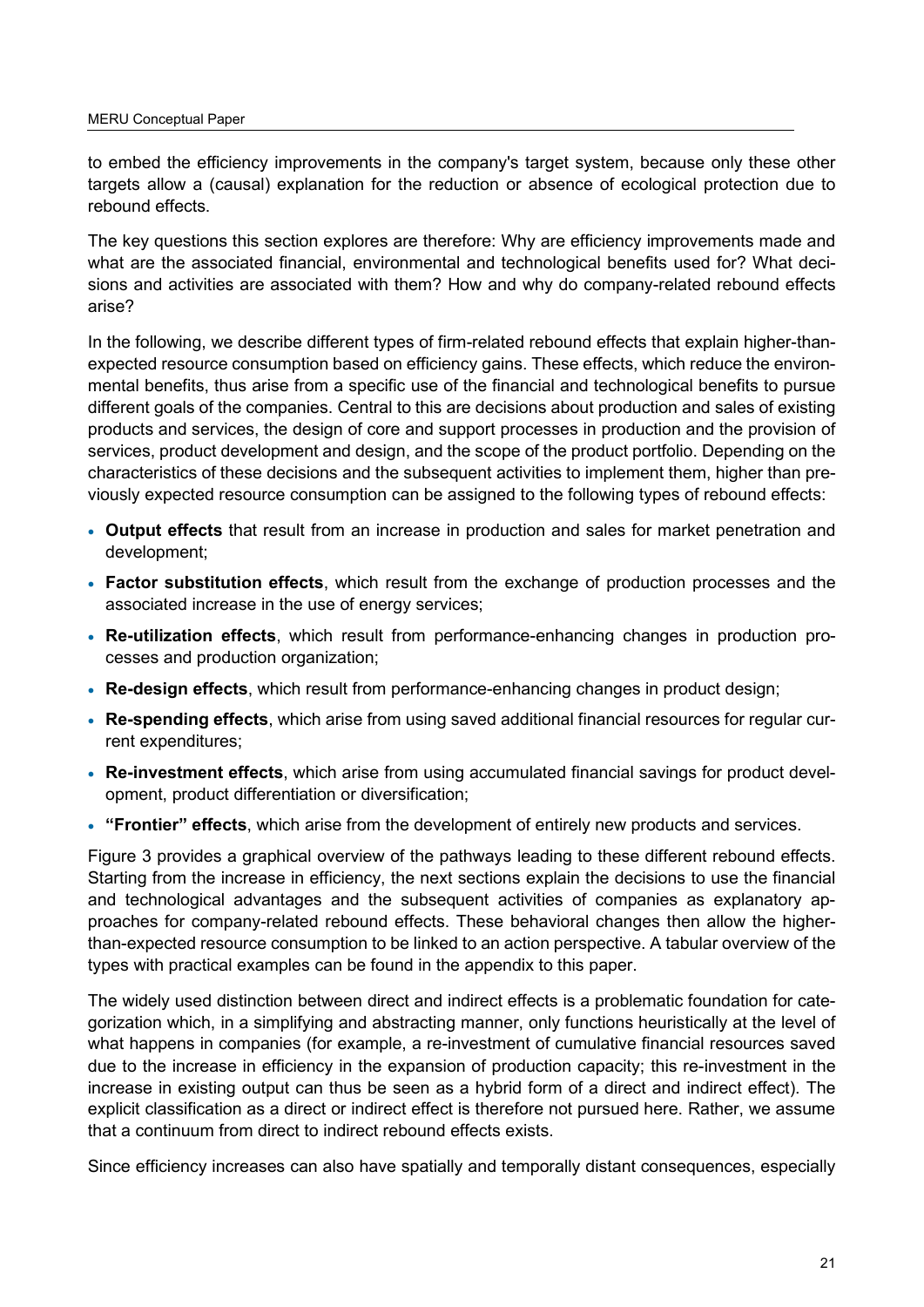#### MERU Conceptual Paper

due to indirect effects, more than four steps are therefore conceivable. The choice of the system boundaries and the period under consideration is thus of central importance for the size of the rebound effect (Greening et al. 2000; Font Vivanco & Van der Voet 2014). In the following, the process from the increase in efficiency via the subsequent decisions and activities to the resulting rebound effects is described.

#### <span id="page-21-2"></span><span id="page-21-1"></span>**Figure 3: Emergence of rebound effects as a process**



Source: own.

#### <span id="page-21-0"></span>**3.3.1. Output effects through expansion of sales**

In the case of output effects, higher-than-expected resource consumption results from the use of the financial and technological advantages of higher efficiency when these are used to expand production and sales volumes. This can occur with or without cost savings within the company, and in the case of cost savings with or without price reductions by the company.

#### **Sales expansion due to higher resource productivity (by exploiting material efficiency gains)**

Increasing efficiency makes it possible to provide more products or services from the same amount of resources. If production is expanded accordingly, the savings associated with the increase in efficiency are lower than would theoretically be possible. Even without reducing costs and lowering prices, production and sales can be expanded in this way.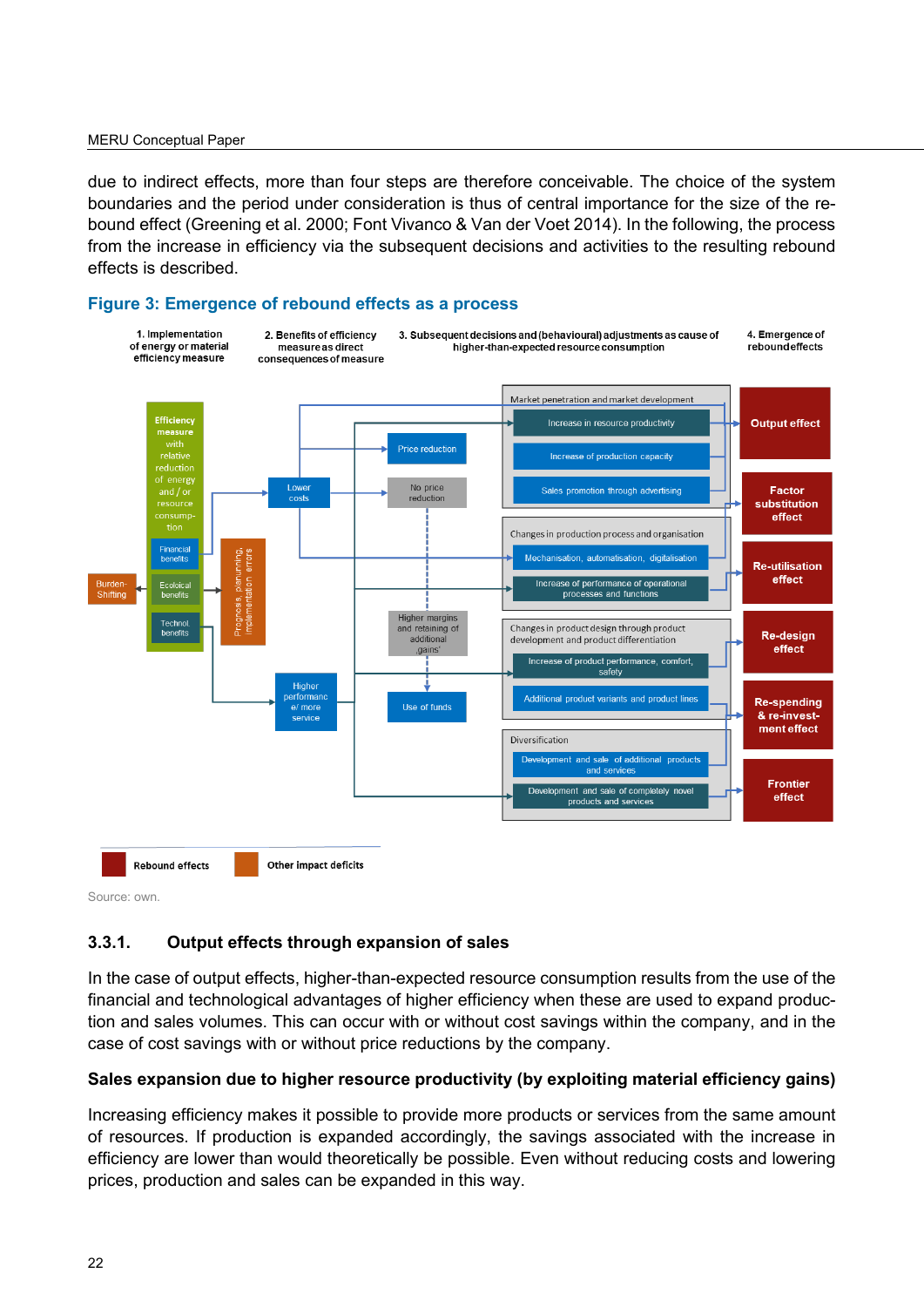#### **Sales expansion due to cost savings (by using financial efficiency gains to increase output)**

**With price reduction**: The increase in efficiency leads to lower costs in core and support processes of the company in the provision of products and services. If these financial efficiency gains are passed on in full to consumers in the form of lower prices, this leads (c. p.) to higher demand and, in the case of available (production) capacities, to an expansion of the production volume.

**Without or with only a partial price reduction:** The increase in efficiency leads to lower costs, which are, not or only partially passed on to consumers as price reductions. The remaining financial efficiency gains are used for sales promotion (advertising, etc.) or (after cumulation) invested in increasing the production capacity of the same output.

In summary, theoretically possible savings are in all cases converted into higher output of existing products and used for market penetration (of the same sales market) or market development (of new sales markets).

## <span id="page-22-0"></span>**3.3.2. Factor substitution effects through changes in production processes**

Factor substitution effects occur through the use of financial and technological advantages to improve performance in core and support processes and operational functions. Increasing mechanization, automation and digitalization allow substantial efficiency gains compared to human labor. The efficiency gains of production equipment, processes and technologies, when considered in isolation, can lead to resource savings in their operation or use. The use of such energy services, i.e. the use of energy by plant and machinery, thus becomes more favorable compared to human labor for the same production volume. As a result, the increase in efficiency changes the relative costs between different production factors at the same level of output. This creates incentives for companies to rely more on (energy-based and comparatively more resource-intensive) mechanization, automation and digitization instead of using human labor. If substitution increases over time, there will be a shift in the factor mix toward energy services. This increases energy and resource intensity; potential savings from the original increase in efficiency are reduced or eroded by the increasing use of these energy services. As a result, the reductions in resource consumption are lower than theoretically possible.

Theoretically possible savings in energy services (before substitution) are reduced or eroded due to the increased use of these energy services. In the process, the increased use of energy replaces human labor in particular.

## <span id="page-22-1"></span>**3.3.3. Re-utilization effects through process improvements**

In the new re-utilization effect introduced here, the technological and financial benefits of efficiency improvement are used to improve the performance of core and support processes and operational functions. The efficiency improvement enables lower resource consumption in the use of technologies, processes and operational functions. However, these theoretical savings opportunities are not brought about, or are brought about only partially, as the efficiency improvement is used to increase the performance of technologies, processes and operational functions. Analogous to the re-design effect (see below), savings in resource consumption on the input side are consumed by increases in performance on the output side of the process. In the course of increasing efficiency, the company uses additional energy/materials to better achieve existing purposes (e.g., process and product quality) in core and support processes 1) more intensively, 2) more extensively, and/or 3) more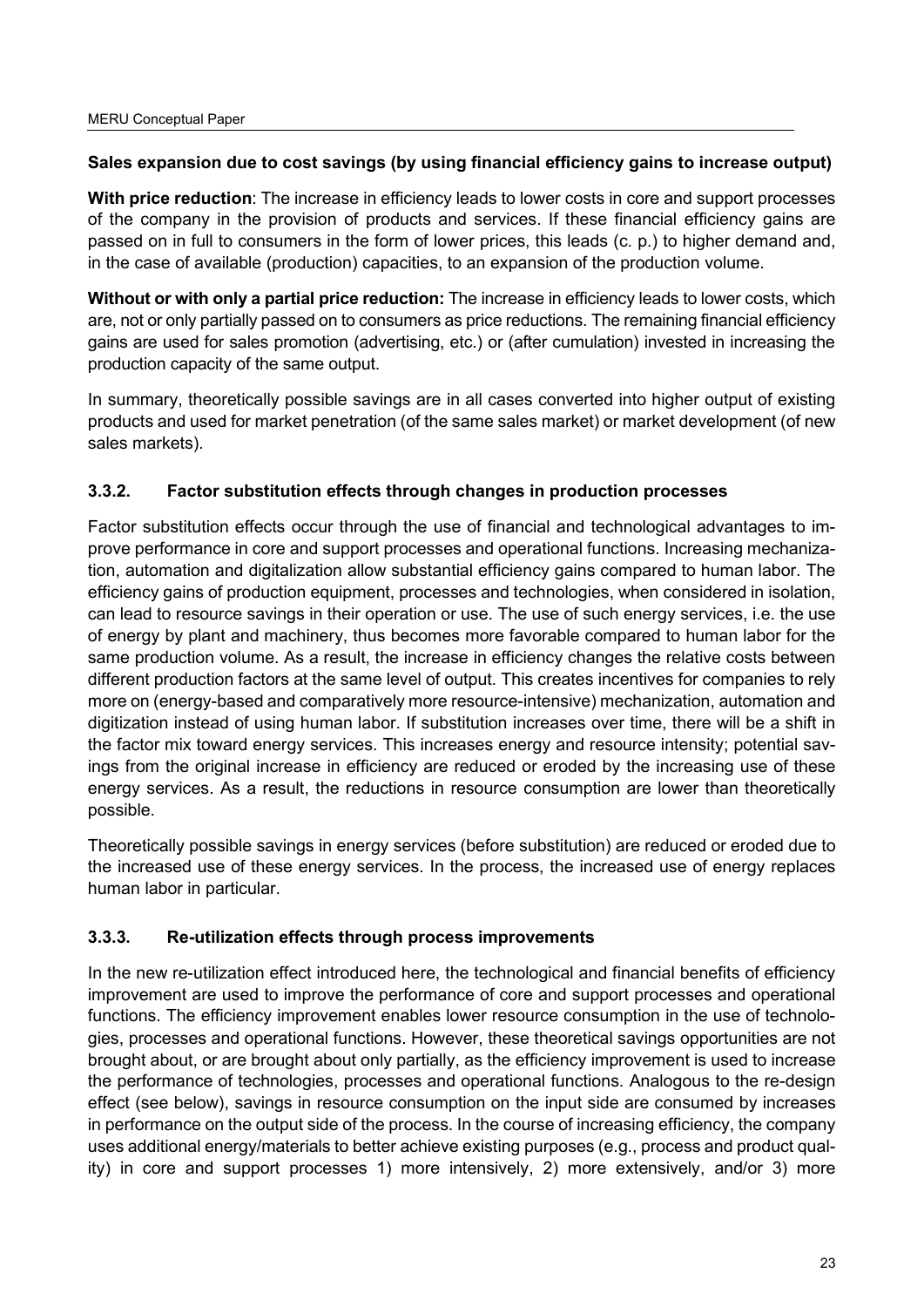#### frequently.

Theoretically possible efficiency improvement savings are thereby converted into process/product quality or employee satisfaction.

## <span id="page-23-0"></span>**3.3.4. Re-design effects through performance enhancement of products and services**

Re-design effects occur when the use of technological and financial benefits of efficiency improvement is used to improve the performance of products and services. The advantages of efficiency enhancement enable (potentially) lower resource consumption for products and services in the use phase. However, these are not fully used to reduce resource consumption, but the savings potential of efficiency improvements are also used to increase performance or otherwise improve benefits (comfort, safety, etc.) in terms of (presumed) consumer preferences.

Theoretically possible savings are thereby converted into performance improvements and thus into (presumed) customer benefits.

# <span id="page-23-1"></span>**3.3.5. Re-spending effects from additional resource consumption due to short- to medium-term spending**

The increase in efficiency leads to lower costs, which are, not or only partially passed on to consumers as price reductions. The resulting financial savings are used for short- to medium-term expenditures, which in turn (can) trigger resource consumption. From an overall company perspective (or an even more comprehensive perspective, e.g. in the case of payments to employees or shareholders), the reductions in resource consumption are lower than theoretically possible.

Theoretically possible savings are partially consumed or (over)compensated by other resource consumption triggered by expenditures.

## <span id="page-23-2"></span>**3.3.6. Re-investment effects from additional resource consumption due to cumulative re-invested financial efficiency gains**

The increase in efficiency leads to lower costs, which are, however, not or only partially passed on to consumers as price reductions. The financial savings add to financial budgets over time. These can then finance medium- to long-term investments, which in turn (can) trigger resource consumption. These include the development of further products and services as well as diversification. As a result, the production and thus the output of these new products and services can be expanded.

Theoretically possible savings are partially consumed or (over)compensated by other resource consumption triggered by investments.

#### <span id="page-23-3"></span>**3.3.7. "Frontier" effects through the development of completely new products and services**

Financial and technological advantages are used to develop entirely new types of products and services. This is made possible by more efficient technologies or their combination. The increase in efficiency or various increases in the efficiency of technologies in combination enable the development of completely new types of applications, products and services. This technical progress leads to the emergence of new product categories and industries, the production of which in turn triggers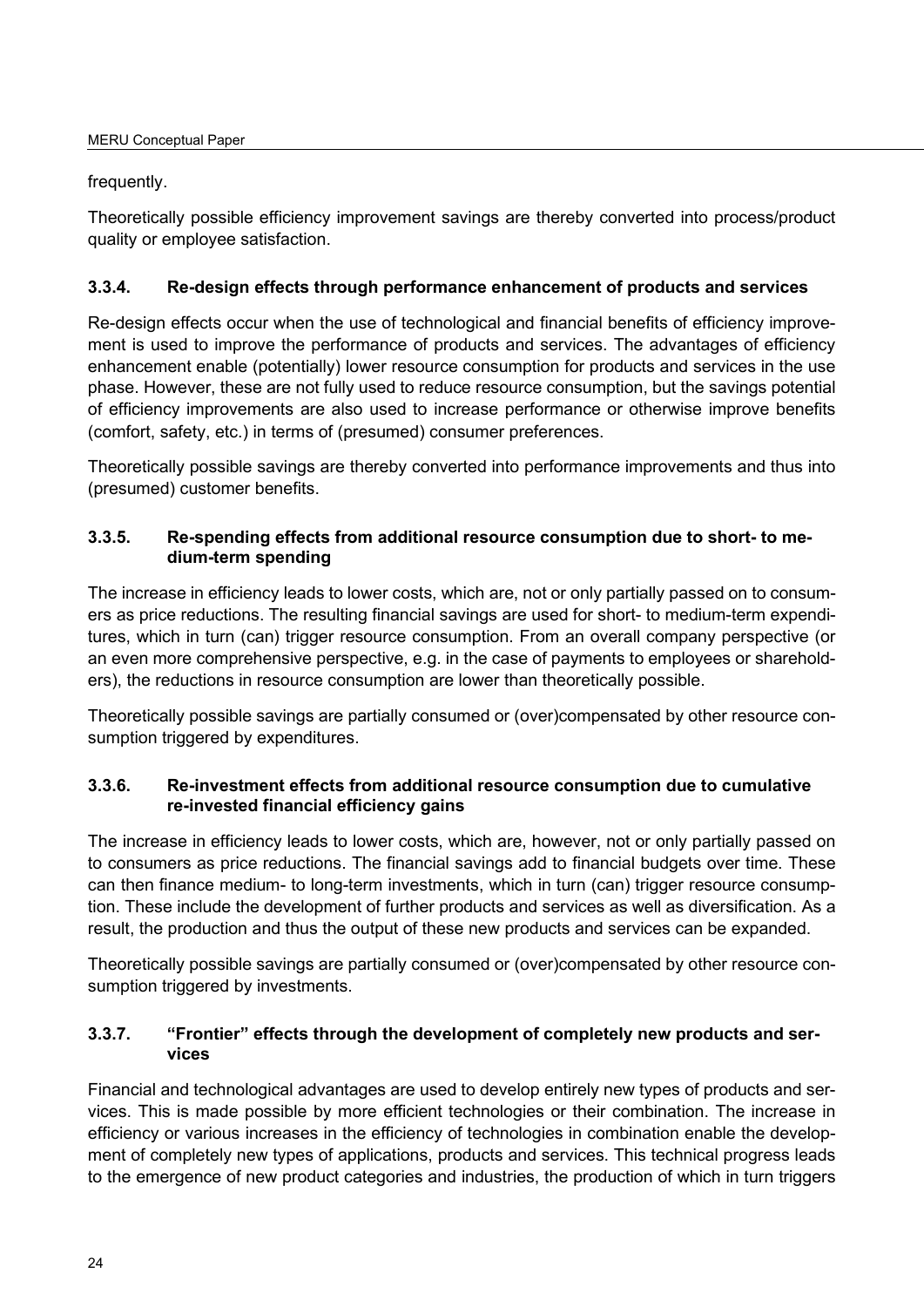new resource consumption.

Theoretically possible savings through efficiency improvements are reduced or eroded by the manufacture and use of additional products and additional production and application possibilities. The transformation or production curve is shifted outward.

## <span id="page-24-0"></span>**3.4. Rebound map: location of rebound effects in the value chain**

In the following, the individual rebound effects from the rebound typology of chapter 3.3 and the other impact deficits of efficiency measures mentioned in chapter 3.1 are located on a "**map**" that schematizes the value chain. In this way, we aim to show which **actors** within the value chain contribute to the development of rebound effects and other impact deficits of efficiency measures through behavioral changes. More explicitly than in previous research, the link between companies and other actors in the value chain will be established in order to show the "**locations" of the emergence** of rebound effects in the interaction of production and consumption as well as their interactions. **Customers** and **suppliers** are thus conceptually included in the consideration of rebound effects. The map of possible rebound effects thus reflects the observation that often at least two actors or groups of actors are involved in the creation of rebound effects (cf. Figge et al. 2014).

Figure 4 shows that factor substitution effects can arise in the **supply chain** and in the **procurement markets** on one side, and burden shifting effects on the other, i.e. upstream energy and material consumption caused by efficiency improvements in the **company**. Forecasting, planning and implementation errors can be located in the company itself, but also re-utilization, re-spending and re-investment effects. **Sales markets** and **customers** are involved when output, re-design and frontier effects arise. Rebound effects differ depending on whether they occur in the context of existing products (re-design), additional products (re-investment effects as a result of product differentiation and diversification) or completely new products (frontier effects).

In the graph, the genuine rebound effects (or the processes that can lead to them) are shown in dark red; the similar effect deficits (burden shifting, planning/implementation errors) are drawn in orange.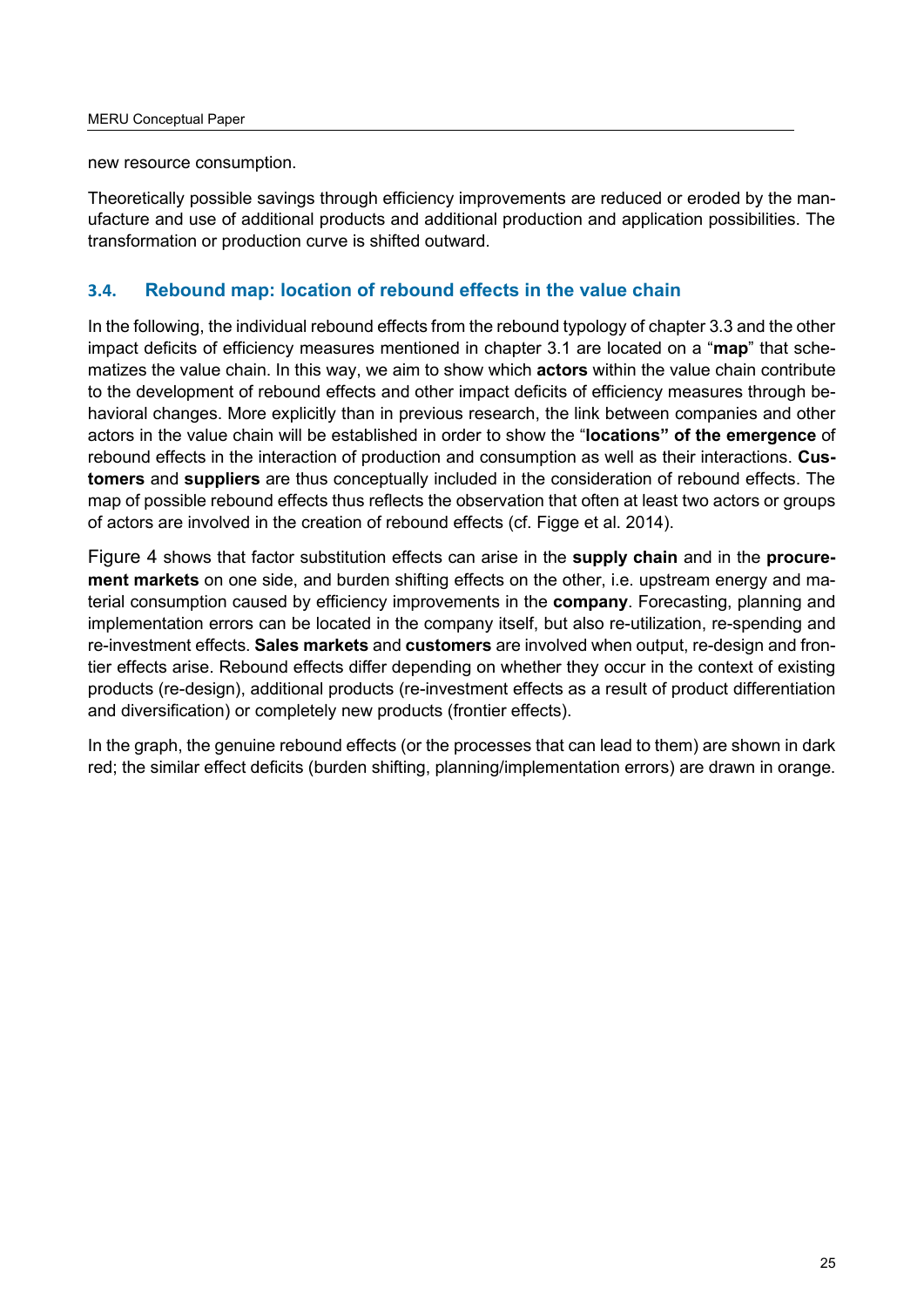

#### <span id="page-25-0"></span>**Figure 4: A map of rebound effects**



The rebound map also maps the conceptual (**system) boundaries** for company-related rebound effects. Possible demand effects due to price changes on commodity markets (cf. Santarius 2015), for example, are thus not taken into account, even if these can arise from the activities of a large number of companies (i.e. the effect of an industry-wide implementation of technologies for higher resource efficiency).

The rebound map highlights the phenomenon of previously-marginalized **indirect** company-related rebound effects and thus strengthen the understanding of such indirect effects – especially re-design and re-investment effects. These effects are partly controversial as rebound effects, since resource consumption occurs outside of the time and space of the original efficiency increase.

It is also important to note that the effects shown in the map do **not** (or cannot) all have a **simultaneous** effect, as financial savings from efficiency improvements cannot be used more than once. However, it is also conceivable that the various effects will take effect simultaneously, but only on a **partial basis**. The purpose of the presentation is to provide an overview of rebound effects that is as complete as possible. The collection of possible paths to company-related rebound effects should allow us to understand why the resource savings observed in retrospect will have turned out to be lower than previously assumed.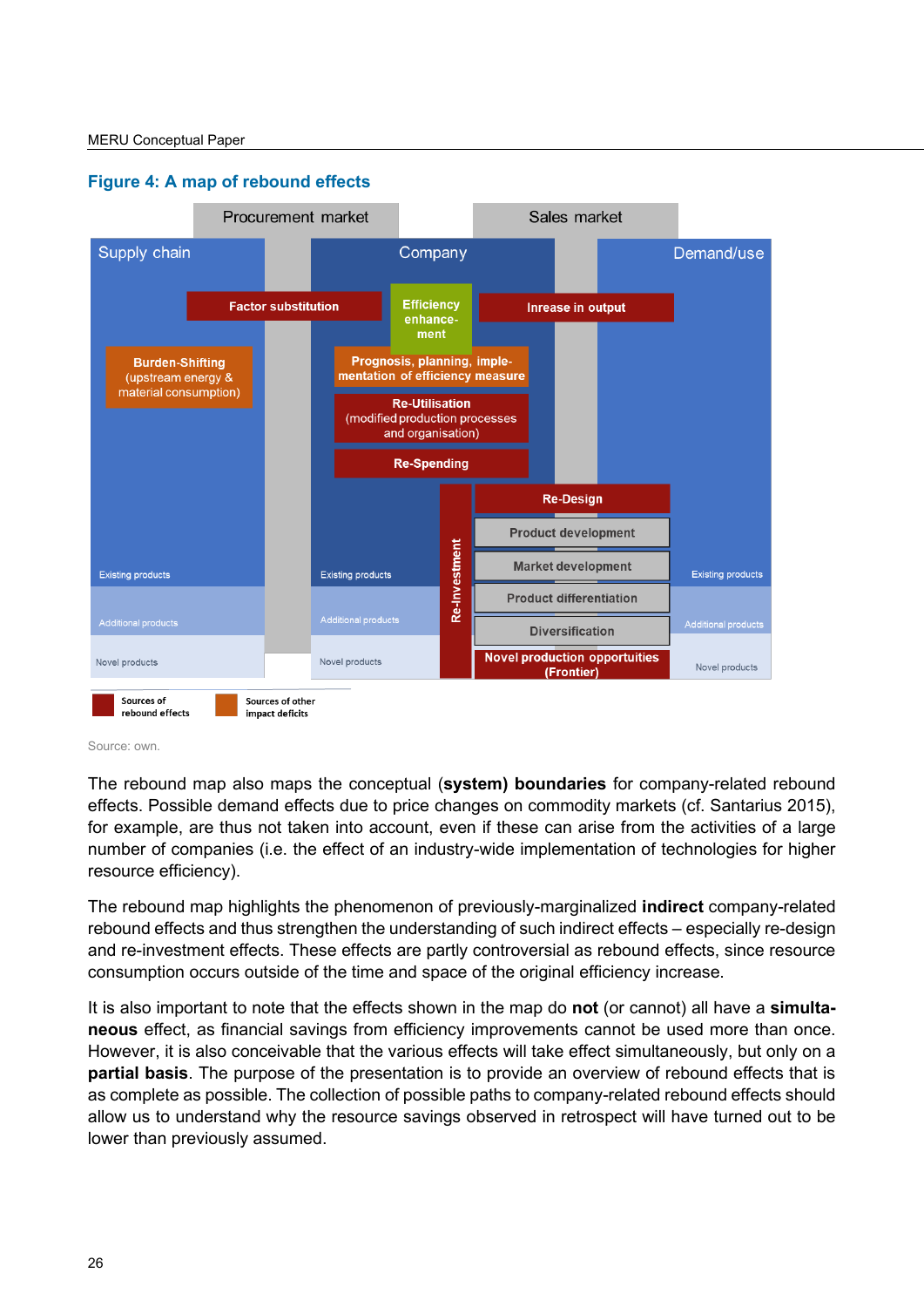# <span id="page-26-0"></span>**3.5. Possible causes of rebound effects**

Within the rebound typology, we have clarified the "sources" or triggers of rebound effects – from factor substitution processes to changes in production processes and organization (re-utilization) to re-investment and re-design. However, these sources are not causes or drivers that help us to understand why corresponding processes lead to rebound effects.

In the following, we want to supplement the process perspective developed above with a **causal perspective** on the emergence of rebound effects. Against the background of different bodies of literature, we develop **propositions** on which factors promote the emergence of rebound effects or have an impact on the fact that companies try to identify and manage rebound effects. In doing so, we take up explanatory approaches that are already used in the rebound literature (cf. chapter 2.2). However, we also bring into play propositions that can be derived from other bodies of literature which, to our knowledge, have not yet been made usable in connection with rebound effects.

In the **MERU project,** the propositions serve to structure and focus the evaluation of the (qualitative) empirical (case study) results and thus enable the identification of regularities and patterns. A strict "testing" of operationalized hypotheses cannot take place due to the small number of cases (ten companies, 22 investigated efficiency measures). In fact, the hypotheses are intended to allow hypothetical conclusions to be drawn from the individual and a rule to a regularity in an "abductive" sense (Friedrichs & Kratochwil 2009).

**Proposition 1 (corporate strategic prioritization):** The identified rebound effects are primarily due to the fact that the company prioritizes other operational purposes over the avoidance of rebound effects. Instead of maximizing the ecological benefit of the measure, losses in its ecological effectiveness are accepted, particularly in order to exploit its financial or technological benefits (see Chapter 3.2.2). Indirectly, the company is trying to improve its competitive position – through higher profits, stabilization of market share, growth, or even through improved product quality or greater employee satisfaction. Behind the corporate strategic prioritization, deeper causes can be identified. These include a lack of recognition of the ecological relevance of rebound effects in the company or ecological problem pressure in the broader sense. An orientation towards normality and 'common' practices (such as the "growth paradigm") in the corporate environment ("mimetic pressure") also promotes a corresponding setting of priorities in the company. Finally, economic-technical conditions/developments (low productivity growth, high cost or competitive pressure, etc.) can also lead companies to use the (material/financial) efficiency gains in a competitive-strategic way.

This proposition is supported on the one hand by approaches of sustainability-oriented strategic management (Schaltegger & Wagner 2019; Gazzola & Colombo 2014; Lamberti & Lettieri 2009; Figge et al. 2002), and on the other hand by sociological institutionalism (Powell & DiMaggio 2012, Hoffman 2001; Hoffman & Jennings 2018, Lounsbury et al. 2018).

**Proposition 2 (knowledge, instruments and organizational structures):** The identified rebound effects occur primarily due to the lack of relevant knowledge, instruments and organizational structures in the company to capture and manage rebound effects:

- **Knowledge** e.g. on resource consumption of industrial equipment, cost of consumption, size of financial efficiency gains, use of financial efficiency gains.
- **Instruments** for creating the relevant knowledge, e.g. key figures within environmental or energy management systems; financial controlling that considers the use of freed-up funds; procurement criteria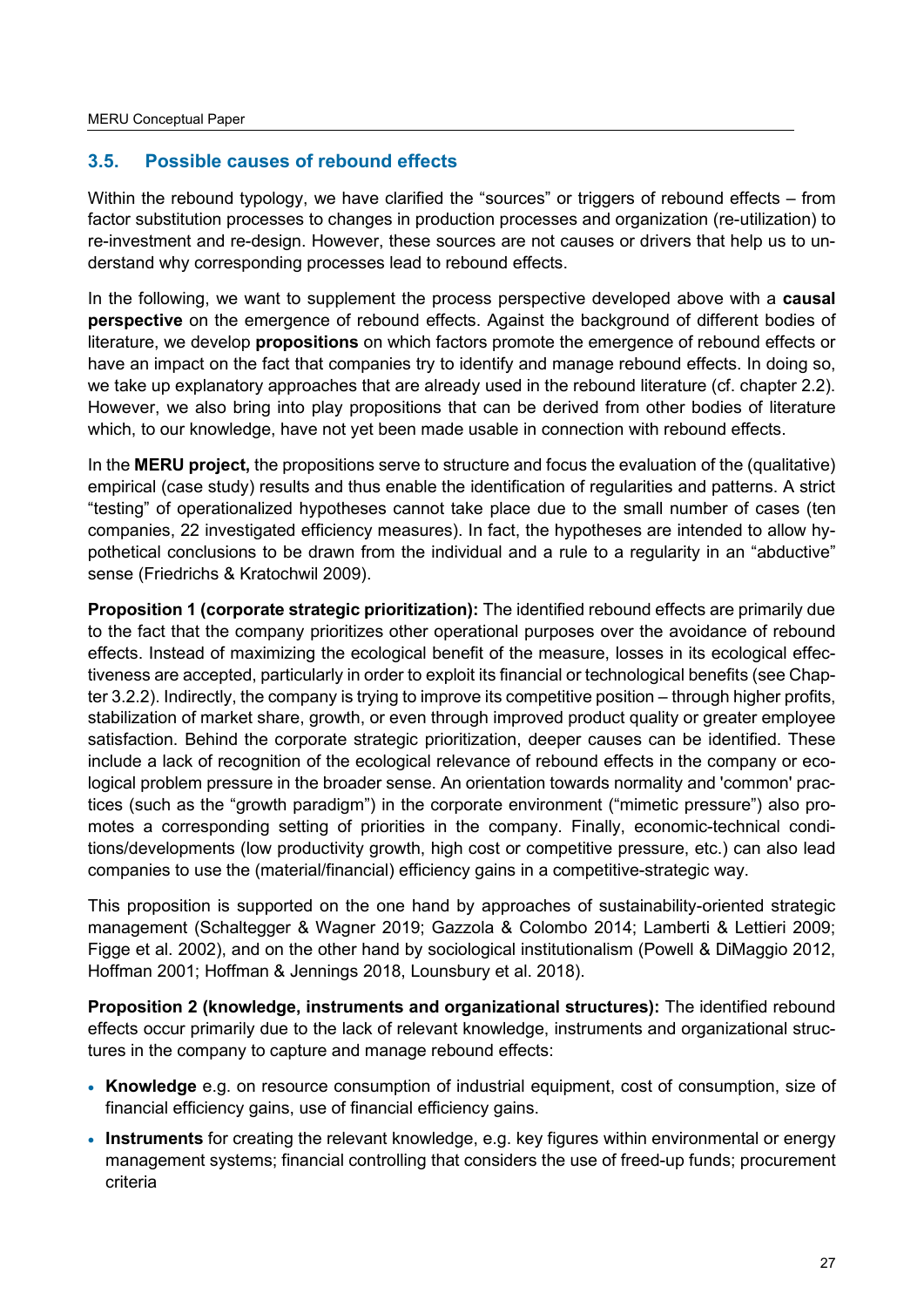• **Structures**, e.g. routines, degrees of freedom, communication channels, which enable a system understanding of mutually influencing resource consumption and allow coordination between different areas and operational functions affected by the measure – and thus "process control".

This proposition is supported by instrument-related strands of the sustainability-oriented strategic management literature (e.g., Baumgartner 2014; BMU et al. 2007; Figge et al. 2002; Johnson & Schaltegger 2015).

**Proposition 3 (psychological factors):** The identified rebound effects are primarily due to the fact that actors in the company (e.g. decision-makers, developers, users) perceive the technology/process or their entire actions as less harmful to the environment after successful implementation of the efficiency measure and consequently change their behavior and intensify resource consumption. Different psychological phenomena play a role here, such as 1. the perception of self-efficacy and the diffusion of responsibility or 2. moral licensing. In the first case, the reduction of consumption/emissions of a technology by an efficiency measure leads to the fact that the persons involved attach less importance to their individual use behavior, because they attribute a lower effect to it and see a lower individual responsibility for an environmentally friendly use. As a result, the technology in question is used more intensively in the application phase. In the second case, the motivation of the individuals involved to become more eco-efficient in other (sub-)areas decreases after the efficiency measure, and the increase in efficiency is subsequently used to morally justify environmentally damaging behavior in other (sub-)areas of the company.

This proposition is supported by individual psychological explanatory models such as the theory of planned behavior (Ajzen 1991) and Schwartz's (1977) norm-activation model, which in turn have been applied in consumer-based rebound research by Peters et al. (2012) and Santarius & Soland (2018).

What is the **relationship** between the **causes** of rebound effects mentioned in the propositions **and** the **types of rebound effects** identified above? We do not assume that certain types of rebound can only be caused by certain drivers. Rather, each type and also each individual case of rebound effect can be caused by any one or even several of the drivers described in the propositions. Different drivers can thus also **interact**. For example, the emergence of a rebound effect can be enabled by a company's failure to collect data to monitor the development of consumption after the implementation of efficiency measures (Proposition 2). This omission can in turn be indirectly attributed to the fact that management prioritizes other operational goals (Proposition 1). This suggests that the propositions are **not** entirely **independent of each other**.

# <span id="page-27-0"></span>**4. Conclusion**

Rebound effects in companies are a complex phenomenon that has seen little empirical research. In this paper, we first approached the phenomenon by reviewing the state of the art in research and then developed our own **("MERU") concept of firm-related rebound effects**. We understand company-related rebound effects as a **specific impact deficit** of corporate efficiency efforts, where the theoretically possible and expected reductions of energy and material consumption are not or not fully achieved by an efficiency measure. In this understanding, efficiency measures or gains are the starting point and trigger of rebound effects. Other possible implementation and impact deficits of efficiency measures partly occur before and during an efficiency increase (in the case of burden shifting, forecasting, planning and implementation errors) and not only afterwards, as is characteristic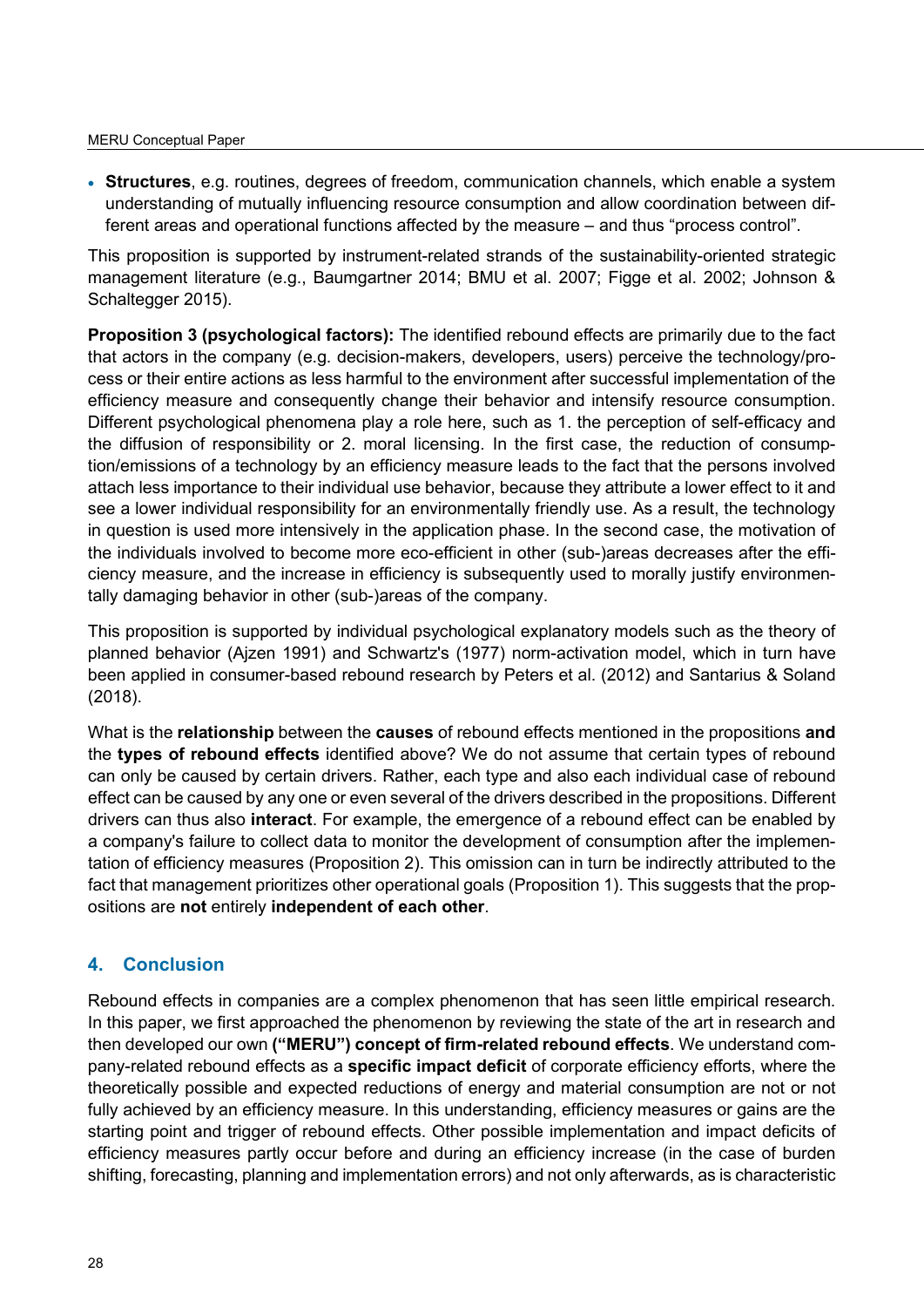#### MERU Conceptual Paper

for the rebound effect. We have created a process model and developed propositions on the causes or drivers of the emergence of company-related rebound effects. From the literature, but also from empirical insights into the emergence of rebound effects gained in the MERU project, we have developed a typology of seven company-related types of rebound effects: Output, Factor Substitution, Re-Utilization, Re-Design, Re-Spending, Re-Investment, and Frontier effects. Some of the types are known from previous rebound research, others (especially the reutilization effect) have not yet been described in the literature but could be identified empirically in MERU's empirical case studies. The individual types of rebound effects can be located at different points along the value chain.

The discussion of rebound effects also shows that they are a **relative phenomenon** at the company level. Whether rebound effects can be diagnosed depends on the degree to which subsequent additional consumption is already considered when calculating savings potential: If such additional consumption is not expected and accordingly not priced into the "theoretically possible savings", rebound effects arise in the calculation. However, if they are expected and considered, the rebound effect phenomenon does not occur at all. The reduction in the efficiency effect is considered in advance in exactly the same way as the environmental effects from the manufacturing of a device (e.g. a thermostat) that serves to increase efficiency. Thus, rebound effects are a *non-expected consequence* of efficiency measures only if there was an expectation that resource consumption would decrease more in absolute terms in the end. Finally, rebound effects are a *non-expected or unanticipated consequence* only if companies are unaware of the mechanisms by which rebound effects arise.

Rebound effects in companies should not be interpreted to mean that **corporate efficiency efforts** are useless. As a rule, efficiency measures (except in the case of a "backfire" effect) lead to resource savings despite deficits in effectiveness, and these are indispensable in order to be able to set planetary boundaries and maintain room for maneuver. What is needed, however, is a greater awareness in companies that efficiency measures often do not produce the theoretically possible savings, and that different decisions and activities after implementation of the efficiency measures have a decisive influence on their ecological effectiveness. The process model indicates where companies can start – for example, by monitoring resource savings effects and controlling financial flows – in order to implement efficiency measures as ecologically effectively as possible. Comprehensive management of energy and resource efficiency takes into account not only rebound effects but also other efficiency deficits – e.g. those outside the company – and strategies beyond efficiency (e.g. consistency, sufficiency). An ambitious strategy for dealing with impact deficits of efficiency measures makes it possible not only to reduce the difference between the theoretically expected savings from an efficiency measure and the savings actually achieved, but to use it in such a way that the efficiency measure is positively reinforced. We then speak of a **reinforcement effect** (Wüst & Schaltegger 2019), cf. right side of Figure 5.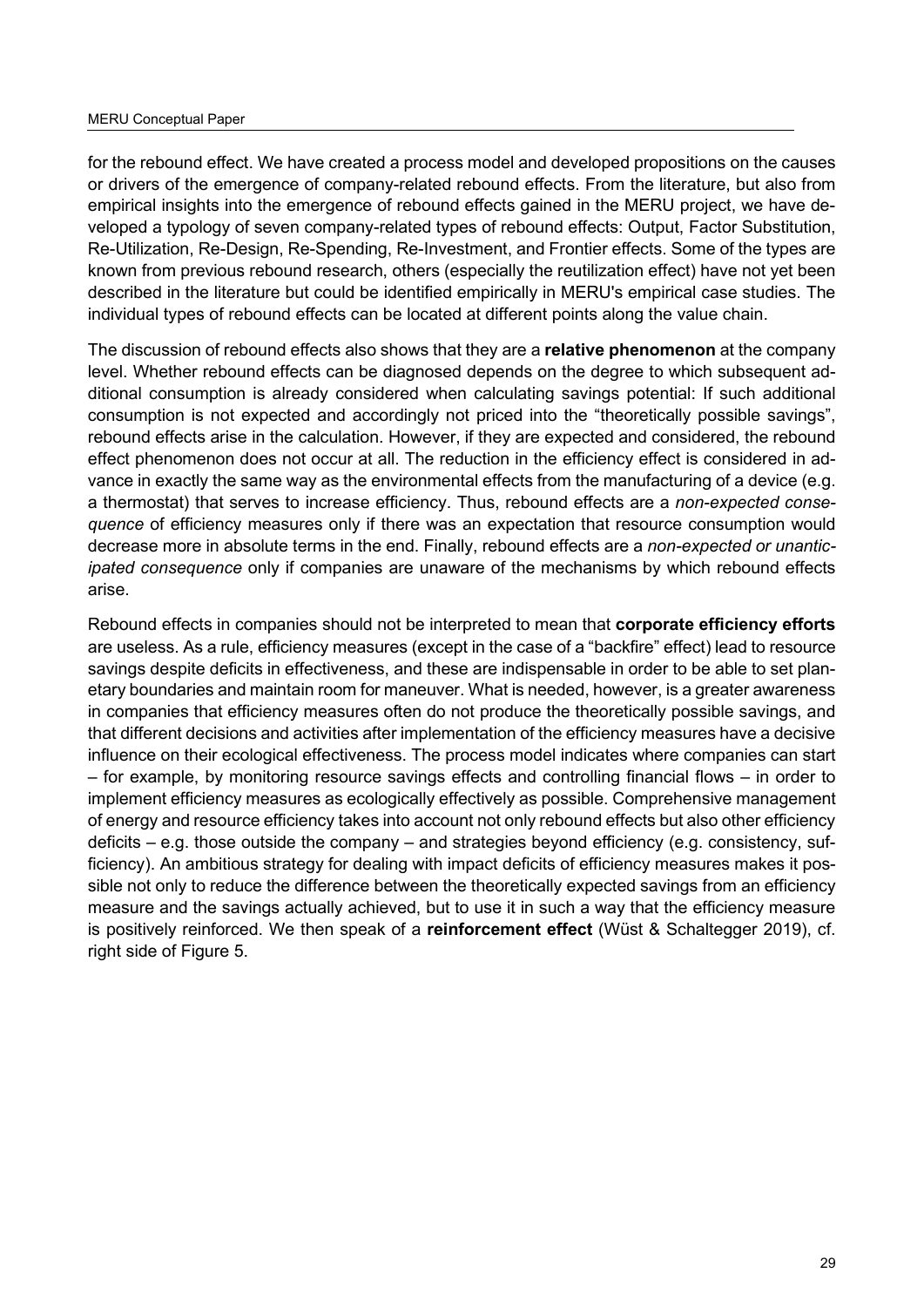<span id="page-29-0"></span>

Source: own.

The causes of rebound effects identified above (Chapter 3.5) can also be used as **levers for** such **amplification effects**: a corporate strategic prioritization of the ecological effectiveness of efficiency measures (e.g. by embedding efficiency measures in 'strong' sustainability strategies or corporate self-restraint/post-growth approaches); the development of knowledge, tools and organizational structures for recording and managing rebound effects. by embedding efficiency measures in 'strong' sustainability strategies or entrepreneurial self-restraint/post-growth approaches); the development of knowledge, tools and organizational structures to capture and manage rebound effects; as well as the awareness of psychological rebound mechanisms among employees in all functions of the company – from purchasing to product design and production to marketing – can help to positively amplify the impact of efficiency measures (Gebauer 2022; Wüst & Schaltegger 2019).

Finally**, in the political arena**, efficiency deficits and rebound effects should be considered in the context of public efficiency strategies: Theoretically achievable efficiency gains do not fully translate into decreasing resource consumption when companies and consumers want to use or fulfill new needs, wants, growth opportunities, etc.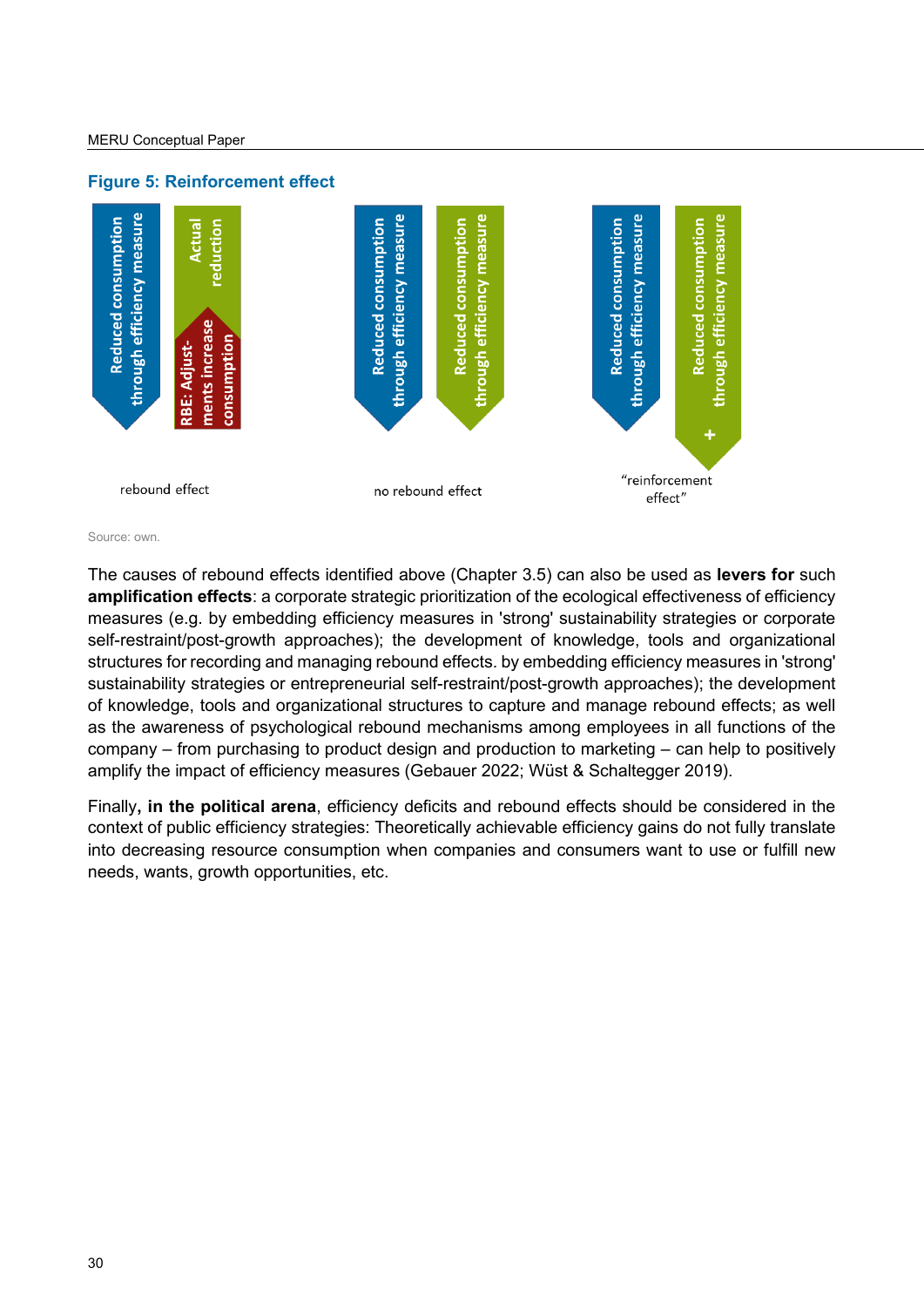# <span id="page-30-0"></span>**5. Literature**

Aijzen, I. (1991): The Theory of Planned Behavior. Organizational Behavior and human decision processes, 50, 179–211.

Amjadi, G., Lundgren, T. & Persson, L. (2018): The rebound effect in Swedish heavy industry. *Energy Economics, 71,* 140-148.

Antal, M., & Van den Bergh, J. (2014): Re-spending rebound: A macro-level assessment for OECD countries and emerging economies. *Energy Policy*, *68*, 585-590.

Barker, T., Dagoumas, A. & Rubin, J. (2009): The macroeconomic rebound effect and the world economy. *Energy Efficiency*, *2*(4), 411.

Baumgartner, R. (2014): Managing Corporate Sustainability and CSR: A Conceptual Framework Combining Values, Strategies and Instruments Contributing to Sustainable Development. *Corporate Social Responsibility and Environmental Management 21,* 258–271.

Bentzen, J. (2004): Estimating the rebound effect in US manufacturing energy consumption. *Energy Economics, 26,* 123-134.

Berbel, J., Gutiérrez-Martín, C., Rodríguez-Díaz, J. A., Camacho, E. & Montesinos, P. (2015): Literature review on rebound effect of water saving measures and analysis of a Spanish case study. *Water Resources Management, 29*(3), 663-678.

Berner, A., Lange, S., & Silbersdorff, A. (2022): Firm-level energy rebound effects and relative efficiency in the German manufacturing sector. *Energy Economics* 109.

BMU (Bundesministerium für Umwelt), Bundesverband der Deutschen Industrie (BDI) (Hrsg.), Schaltegger, S., Kleiber, O., Müller, J. & Herzig, C. (Autoren) (2007): Nachhaltigkeitsmanagement in Unternehmen. Konzepte und Instrumente zur nachhaltigen Unternehmensentwicklung. Berlin: BMU; in German. *English translation "Sustainability management in business entreprises. Concepts and tools for a sustainable organisation development".*

Brockway, P. E., Sorrell, S., Semieniuk, G., Heun, M. K. & Court, V. (2021): Energy efficiency and economy-wide rebound effects: A review of the evidence and its implications. *Renewable and Sustainable Energy Reviews*, *141*, 110781.

Brookes, L. (1990): The greenhouse effect: the fallacies in the energy efficiency solution. *Energy Policy, 18*(2), 199-201.

Bruns, S. B., Moneta, A., & Stern, D. I. (2021). Estimating the economy-wide rebound effect using empirically identified structural vector autoregressions. *Energy Economics* 97.

Chakravarty, D., Dasgupta, S. & Roy, J. (2013): Rebound effect: How much to worry? *Current Opinion in Environmental Sustainability, 5*(2), 216–228.

Chen, C. W. (2021): Clarifying rebound effects of the circular economy in the context of sustainable cities. *Sustainable Cities and Society*, *66*, 102622.

Destatis (2021): Nachhaltige Entwicklung in Deutschland 2021. Indikatorenbericht. Statistisches Bundesamt, Wiesbaden.

Dimitropoulos, J. (2007): Energy productivity improvements and the rebound effect: An overview of the state of knowledge. *Energy Policy*, *35*(12), 6354-6363.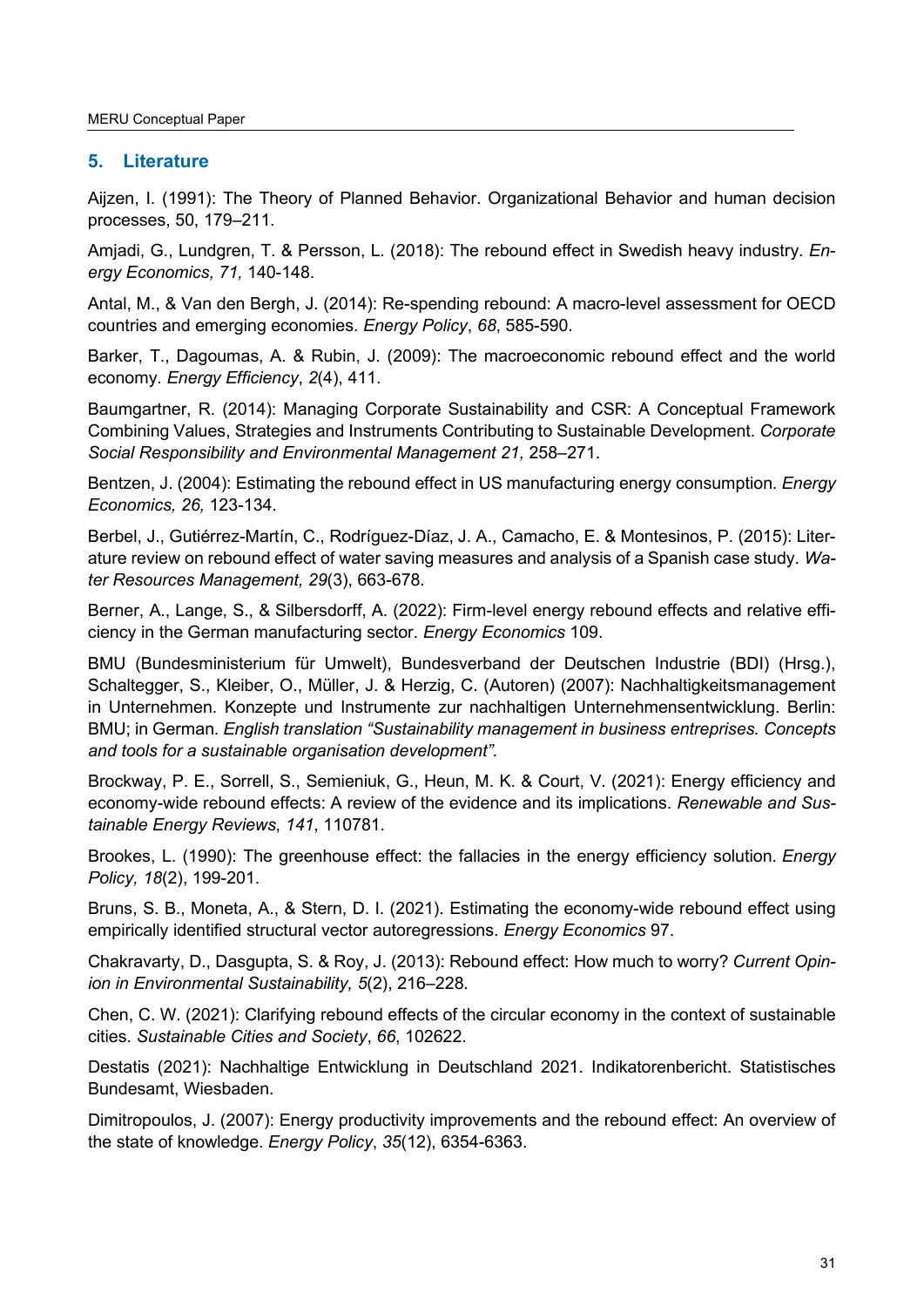Figge, F.; Hahn, T.; Schaltegger, S.; Wagner, M. (2002): The Sustainability Balanced Scorecard. Linking sustainability management to business strategy. *Business Strategy and the Environment 11*(5), 269–284.

Font Vivanco, D., Freire-González, J., Kemp, R. & van der Voet, E. (2014): The remarkable environmental rebound effect of electric cars: a microeconomic approach. *Environmental Science & Technology*, *48*(20), 12063-12072.

Font Vivanco, D., McDowall, W., Freire-González, J., Kemp, R. & van der Voet, E. (2016): The foundations of the environmental rebound effect and its contribution towards a general framework. *Ecological Economics, 125,* 60-69.

Friedrichs, J. & Kratochwil, F. (2009): On acting and knowing: How pragmatism can advance international relations research and methodology. *International Organization*, 701-731.

Friedrichsmeier, T. & Matthies, E. (2015): Rebound effects in energy efficiency – an inefficient debate? *GAIA 24* (2), 80–84.

Galvin, R. & Gubernat, A. (2016): The rebound effect and Schatzki's social theory: Reassessing the socio-materiality of energy consumption via a German case study. *Energy Research & Social Science 22,* 183-193.

Gazzola, P. & Colombo, G. (2014): CSR integration into the corporate strategy. *Cross-Cultural Management Journal*, *16*(2).

Gebauer, J. (2022): Unternehmensbezogene Rebound-Effekte: Rebound-Vermeidung durch unternehmerische Selbstbegrenzung und Suffizienz. MERU-Diskussionspapier, online verfügbar.

Gillingham, K., Kotchen, M. J., Rapson, D. S. & Wagner, G. (2013): Energy policy: The rebound effect is overplayed. *Nature, 493* (7433), 475.

Greening, L. A., Greene, D. L., & Difiglio, C. (2000): Energy efficiency and consumption – the rebound effect – a survey. *Energy Policy, 28* (6-7), 389-401.

Hertwich, E. G. (2005): Consumption and the rebound effect: An industrial ecology perspective. *Journal of Industrial Ecology, 9*(1‐2), 85-98.

Hirst, E. & Brown, M. (1990): Closing the efficiency gap: barriers to the efficient use of energy. *Resources, Conservation and Recycling*, *3*(4), 267-281.

Hoffman, A. & Jennings, D. (2018): Re-engaging with sustainability in the anthropocene era. An institutional approach. Cambridge: Cambridge University Press.

Hoffman, Andrew J. (2001): From Heresy to Dogma: An Institutional History of Corporate Environmentalism - Expanded edition. Stanford: Stanford University Press.

IEA (2014): Capturing the Multiple Benefits of Energy Efficiency. International Energy Agency, Paris.

Jaffe, A. B. & Stavins, R. N. (1994): The energy-efficiency gap – What does it mean? *Energy Policy*, *22*(10), 804-810.

Jenkins, J., Nordhaus, T. & Shellenberger, M. (2011): Energy Emergence: Rebound and Back-fire as Emergent Phenomena. Breakthrough Institute.

Johnson, M. & Schaltegger, S. (2015): Two decades of sustainability management tools for SMEs. How far have we come? *Journal of Small Business Management, 54*(2), 481–505.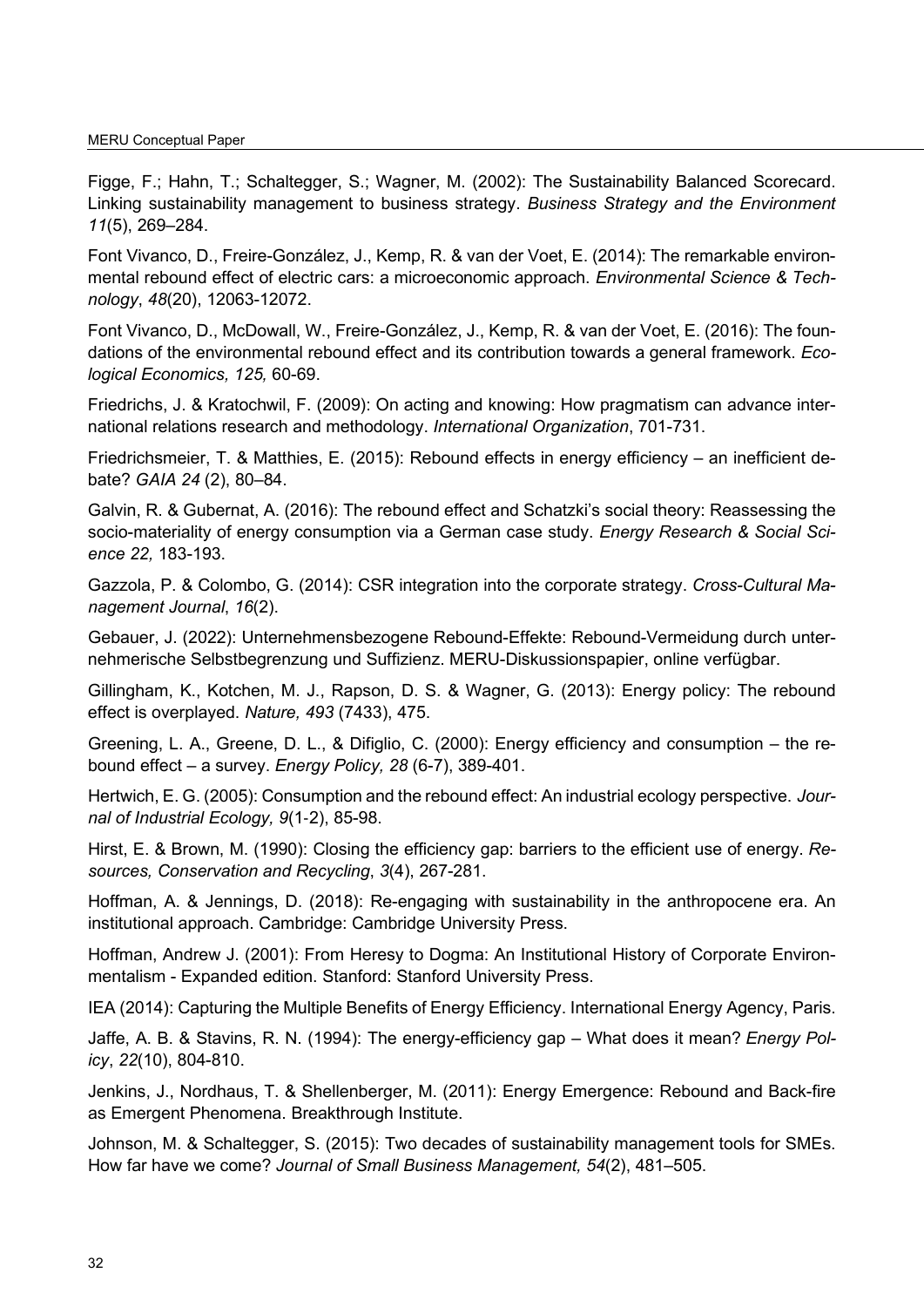Khazzoom, J. D. (1980): Economic implications of mandated efficiency in standards for household appliances. *The Energy Journal* 1(4), 21-40.

Lamberti, L., & Lettieri, E. (2009): CSR practices and corporate strategy: Evidence from a longitudinal case study. *Journal of Business Ethics* 87(2), 153-168.

Lange, S., Kern, F., Peuckert, J., & Santarius, T. (2021): The Jevons paradox unravelled: A multilevel typology of rebound effects and mechanisms. *Energy Research & Social Science* 74 (2021): 101982.

Li, D., Gao, M., Hou, W., Song, M., & Chen, J. (2020): A modified and improved method to measure economy-wide carbon rebound effects based on the PDA-MMI approach. *Energy Policy* 147.

Li, G., Sun, J., & Wang, Z. (2019): Exploring the energy consumption rebound effect of industrial enterprises in the Beijing–Tianjin–Hebei region*. Energy Efficiency* 12(4), 1007-1026.

Li, J., & Lin, B. (2017): Rebound effect by incorporating endogenous energy efficiency: A comparison between heavy industry and light industry. *Applied Energy* 200, 347-357.

Lin, B., & Li, J. (2014): The rebound effect for heavy industry: empirical evidence from China. *Energy Policy* 74, 589-599.

Lin, B., & Tian, P. (2016): The energy rebound effect in China's light industry: a translog cost function approach. *Journal of Cleaner Production* 112, 2793-2801.

Lin, B., & Zhu, R. (2022): How does market-oriented reform influence the rebound effect of China's mining industry?. *Economic Analysis and Policy* 74, 34-44.

Llorca, M., & Jamasb, T. (2017): Energy efficiency and rebound effect in European road freight transport. *Transportation Research Part A: Policy and Practice* 101, 98-110.

Lounsbury, Michael; Fairclough, Samantha; Lee, Min‐Dong Paul (2011): Institutional Approaches to Organizations and the Natural Environment. In: Pratima Bansal und Andrew J. Hoffman (Hg.): *The Oxford Handbook of Business and the Natural Environment.* Oxford: Oxford University Press.

Lutz, C.; Banning, M.; Ahmann, L. & Flaute, M. (2021): Energy efficiency and rebound effects in German industry – evidence from macroeconometric modeling, *Economic Systems Research*, DOI: 10.1080/09535314.2021.1937953

Meyer, B., Distelkamp, M., & Wolter, M. I. (2007): Material efficiency and economic-environmental sustainability. Results of simulations for Germany with the model PANTA RHEI. *Ecological Economics*, *63*(1), 192-200.

Meyer, B., Meyer, M., & Distelkamp, M. (2012): Modeling green growth and resource efficiency: new results. *Mineral Economics*, *24*(2-3), 145-154.

Peters, A., Sonnberger, M., & Deuschle, J. (2012): Rebound-Effekte aus sozialwissenschaftlicher Perspektive – Ergebnisse aus Fokusgruppen im Rahmen des REBOUND-Projektes. 75.

Pfaff, M., & Sartorius, C. (2015): Economy-wide rebound effects for non-energetic raw materials. *Ecological Economics*, *118*, 132-139.

Powell, W. & DiMaggio, P. (2012): The new institutionalism in organizational analysis. Chicago: University of Chicago Press.

Ryan, L. & Campbell, N. (2012): Spreading the Net: The Multiple Benefits of Energy Efficiency Improvements, *IEA Energy Papers*, No. 2012/08, OECD Publishing, Paris.